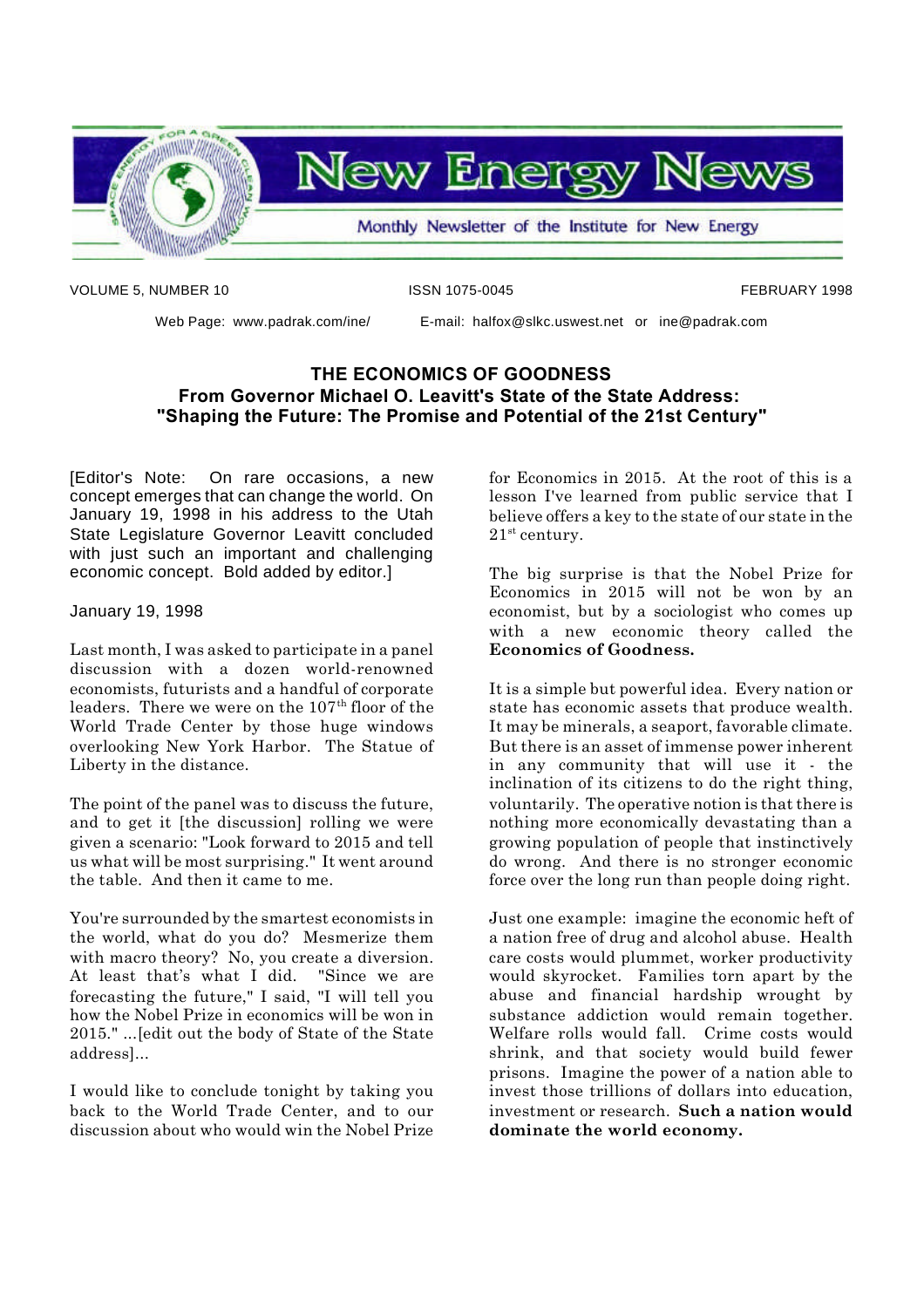One of the participants who heard this couldn't contain himself. "You're turning this into a religious discussion," he said. Before I could respond, one of the best known economists in the world beat me to it. "Wait a minute," he said. "I'm an atheist and this isn't about religion. It's about the supply and demand of human behavior and the predictability of its consequences."

It may be the only time I have said amen to an atheist. The discussion went on for nearly half an hour. Finally, another one piped up, "This kind of discussion irritates me," he said, proceeding to talk about the different values employed in the diverse world cultures. "Who's to say what's right? It is all relative."

It isn't relative. The idea that behaviors are relative was not invented by this generation, but it has been perfected by this generation, and this generation will ultimately declare it a fallacy. Because the recorded history of mankind is replete with examples that certain behaviors produce a long-term positive result. They are ageless, timeless principles. People who work hard, are honest with each other and practice kindness and compassion will prosper. Civilizations built on a foundation of strong families and communities, patriotism and individual responsibility will endure. A nation is but the aggregate character of its people.

This is our moment to define a new century for our children. We are defining it tonight in the sunset of the  $20<sup>st</sup>$  century. We are charging ahead to shape, to polish and to perfect it in the sunrise of the morrow. Thank you. Good night and God bless Utah.

Editor's comments: Nearly all of the readers of *New Energy News* that I have met are involved in efforts to bring about a dramatic change in the way the world produces and distributes energy – **you are involved not from greed but from a concern for the well-being of your children, your grandchildren, and the world.** You readers are an important part of the **Economics of Goodness**. But it was Governor Leavitt who has said it best and we commend this concept to you. Governor Leavitt also said, "I am asking the

legislature this year to make a clear statement to out-of-state utility companies that want to dump nuclear waste in the west desert, near a military compound where cruise missiles sometimes get lost. **Our policy is simple: we don't want it!"** By the time you read this, we believe that Governor Leavitt will be aware that there is technology being developed (partly in Utah) that **will stabilize nuclear waste on-site** and avoid the dangers in packaging, transporting, and storing for thousands of years.

### **LOW-ENERGY NUCLEAR TRANSFORMATION**

Where Did the Thorium Go? Hal Fox and S-X. Jin

### **PROBLEM STATEMENT**

It has been claimed that in a LENT-1 reactor, when operated according to the protocols provided by the Cincinnati Group, that most (over 90%) of a small amount of thorium is transformed into stable elements. Refer to Fig. 1. A solution of thorium nitrate containing a measured amount of thorium (from 0.1 to 0.5 grams) is placed in the zirconium reactor and  $\tilde{c}$ lamped between Teflon<sup>TM</sup> seals by using stainless steel end plates. The thorium solution is chemically tested to determine the amount of thorium (4300 parts per million with 0.1 grams of thorium in a 25 ml solution). In addition, a gamma-ray spectroscope (currently using a sodium iodide 2-inch crystal obtained from Ludlum Instruments) is used to provide a spectrum of the gamma-ray emissions from the thorium daughter products. **Note: the weak gamma-ray emission from thorium-232 (the mother element) cannot be accurately measured with this gamma-ray equipment. Only the gamma-ray emissions from some of the daughter products can be identified on this type of a sodium-iodide-generated spectra.** The spectra of the daughter products is obtained by setting the APTEC software for the Multi-channel analyzer for a specific number of counts (e.g. 100,000 counts). The problem is to provide a low-cost method to follow the thorium and determine to what extent the thorium nuclei are transformed into stable elements.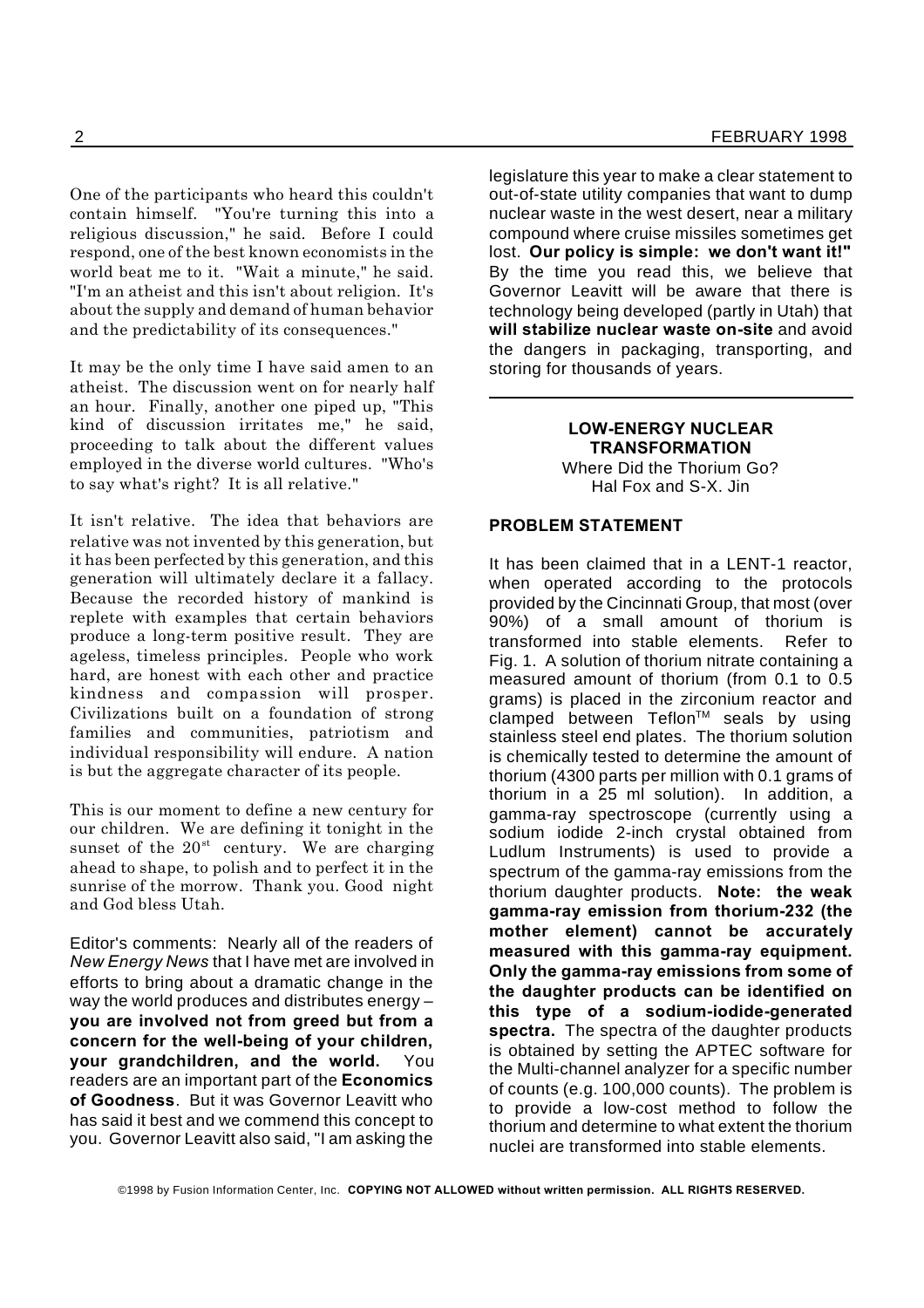### **THE EXPERIMENTAL APPROACH**

The thorium solution is processed according to the LENT-1 protocols. The before-processing solution and the after-processing solution are chemically assayed for thorium. A typical report is 4300 parts per million in the before-processing solution and less than 10 parts per million in the after-processing solution. **Therefore, we are confident that the thorium has been removed from the processed solution.**

The after-processing solution was obtained by allowing any precipitates to settle out of the solution and carefully pouring off the solution. Due to the small amount of precipitates, the precipitates from several experiments were combined and submitted for chemical analysis. The chemical analysis showed that there were 9600 parts per million of thorium in the combined precipitates from five experiments. From the weight of the precipitates, and the concentration of the thorium, it was calculated that 2.57% of the thorium originally introduced into the reactor was present in the precipitates. Now we need only determine where the other 97% of the thorium is located.

Refer to Fig. 1. There is no evidence from gamma-ray analysis to show that any of the thorium daughter products has stuck to the Teflon<sup>™</sup> seals. However, it is reasonable to suggest that the thorium has been removed from solution and has somehow stayed on (plated, penetrated, etc.) the cylindrical electrode or onto the disk electrode. Scientists familiar with thorium and zirconium state that **the thorium cannot penetrate into the zirconium metal**. That professional observation has been taken as a scientific fact.

Experimental observation has shown that the zirconium electrodes erode during the thirty- to sixty-minute processing time. The action of the alternating current applied to the electrodes does form a thin layer of zirconium oxide on each electrode during each anode period. The precipitates are strongly believed to be mainly from the erosion of the zirconium oxide from the

two electrodes. The visual evidence shows considerable erosion. For example, if a thin zirconium disk is used, the disk may become so eroded from a thirty-minute processing that the half of the disk immersed in the electrolyte appears lacy where portions have been completely etched or eroded away. Both of the electrodes show evidence of pitting and erosion. The hypothesis is that the transformation of the thorium into stable elements takes place on or in these pits (where charge clusters have been formed and impacted). **Because of the erosion of the zirconium electrodes, it is logical to believe that this is not a place where the thorium can accumulate.**



Fig. 1 Where is the Thorium?

Because it is difficult and expensive to make micro-chemical measurements of the electrodes (but planned for the next series of experiments), the following procedure was used: Each of the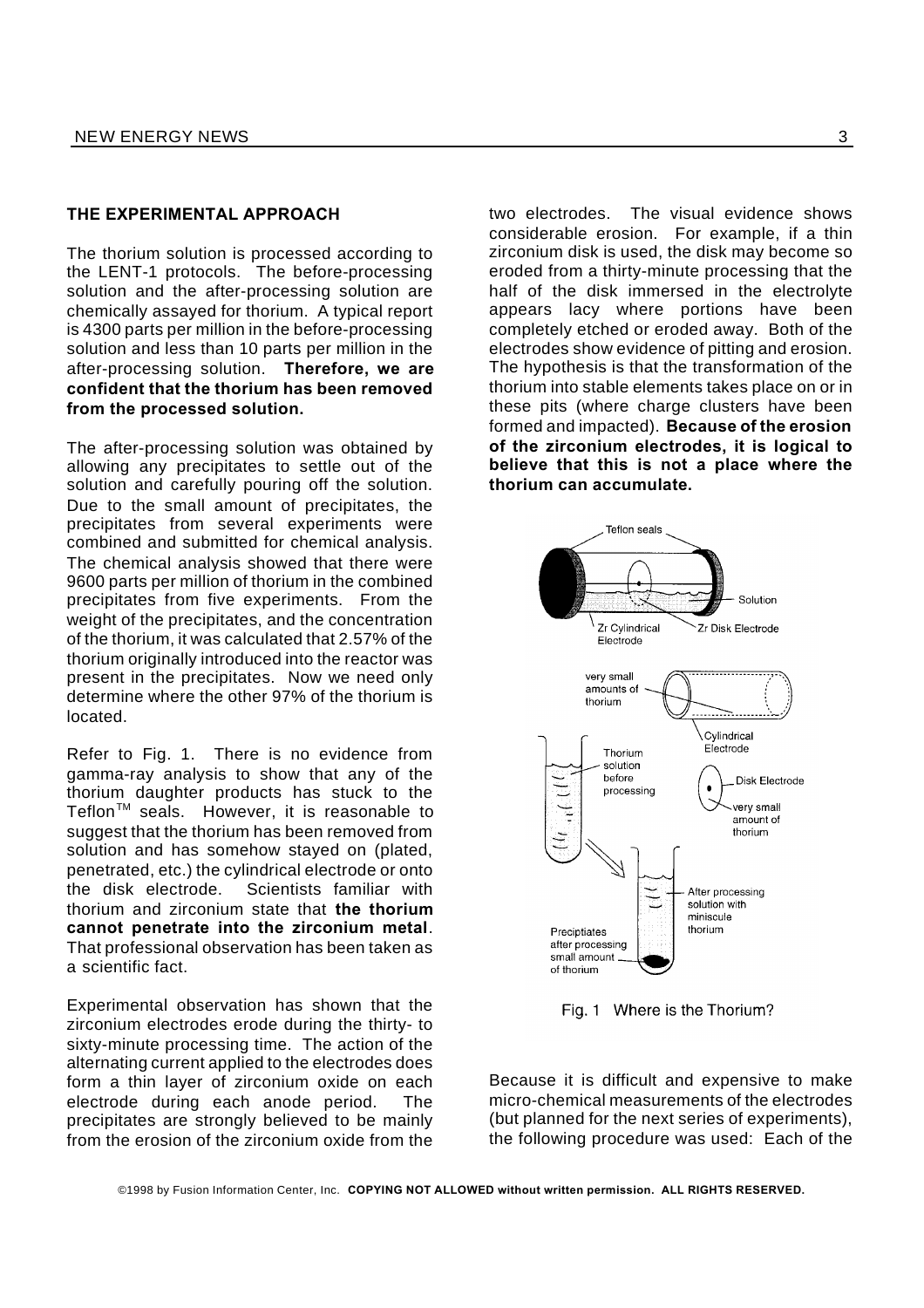electrodes was placed in close proximity to the sodium-iodide gamma-ray detector (in essentially the same manner as previously done with both the before-processed solution and the afterprocessed solution). The APTEC multi-channel analyzer software was set to create a spectra from the same number of total counts as performed previously. In the case of the spectra thus obtained from both electrodes, there was a significant difference in the disk spectra compared with the original solution spectra. The spectral peaks from the daughter products had disappeared or were considerably lower as compared with the spectra (using the same number of counts) of the before-processed solution. The spectra from the after-processing solution exhibited the same features -- a lowering of the counts from the thorium daughter products. Our logical conclusions are the following:

1. At least some of the thorium daughter products have been removed from the processed solution in essentially the same manner that the thorium has been removed from the solution. This is evidenced by the lack of thorium-daughter spectra.

2. Neither the cylinder nor the disk electrode show evidence of "plating out" of the thorium daughter products. The spectra from both the cylinder and disk electrodes show strongly diminished lead-212 counts (as does the postprocessed solution). This finding is consistent with the concept and experimental evidence that neither the thorium nor the thorium daughter products have been plated out onto either the disk or cylindrical electrodes.

From the results of a chemical analysis, it is known that the precipitates do contain some thorium. It would, therefore, be expected that the precipitates also contain a proportional amount of the daughter products similar to the amounts found in the initial thorium solution. The spectra of the precipitates (using the same number of counts) show that this is the case. There is little observable difference between the precipitate spectra and the original thorium spectra. It is logical to conclude the following:

3. The small amount of thorium in the precipitates has essentially the same ratio of daughter products as found in the initial beforeprocessing solution. Therefore, the same number of counts **should produce gamma-ray spectra that are essentially identical with the initial spectra** of the before-processed solution. That conclusion is experimentally observed.

Although, experimental work is encumbered by the use of relatively inexpensive equipment, it is suggested that this gamma-ray spectra approach, used in Trenergy's laboratory, supports the following hypothesis:

**In a LENT-1 reactor, using proper protocols, the processing of a weak solution of thorium nitrate will transmute most of the thorium and its daughter products into stable elements. By a combination of gamma-ray spectroscopy and chemical analysis, the proposed (observed) thorium and/or daughter products will be (has been) transformed into new elements.**

These experimental observations must be labeled as inconclusive until a careful series of experiments are also subjected to microchemical analysis and the new elements identified. Such a plan is the next experimental investigation to be accomplished and reported.

### **FURTHER REASONING AND OBSERVATION**

It is hypothesized that the neutron-rich thorium will produce nuclear fragments that are neutron rich (isotopes lying to the higher neutron end of a line of elemental isotopes) and that such isotopes will decay to stable elements by betaemission (the changing of a neutron to a proton by the emission of a high-energy electron). By a careful analysis of a chart of nuclides, it is observed that nearly all such nuclear fragments have short half-lives (from less than a second to a few days). It is hypothesized that these nuclear fragments will, therefore, exhibit shortterm measurable amounts of gamma-ray emission. It is further hypothesized that specific isotope radioactivity during the beta-emission stabilization processes will be difficult to observe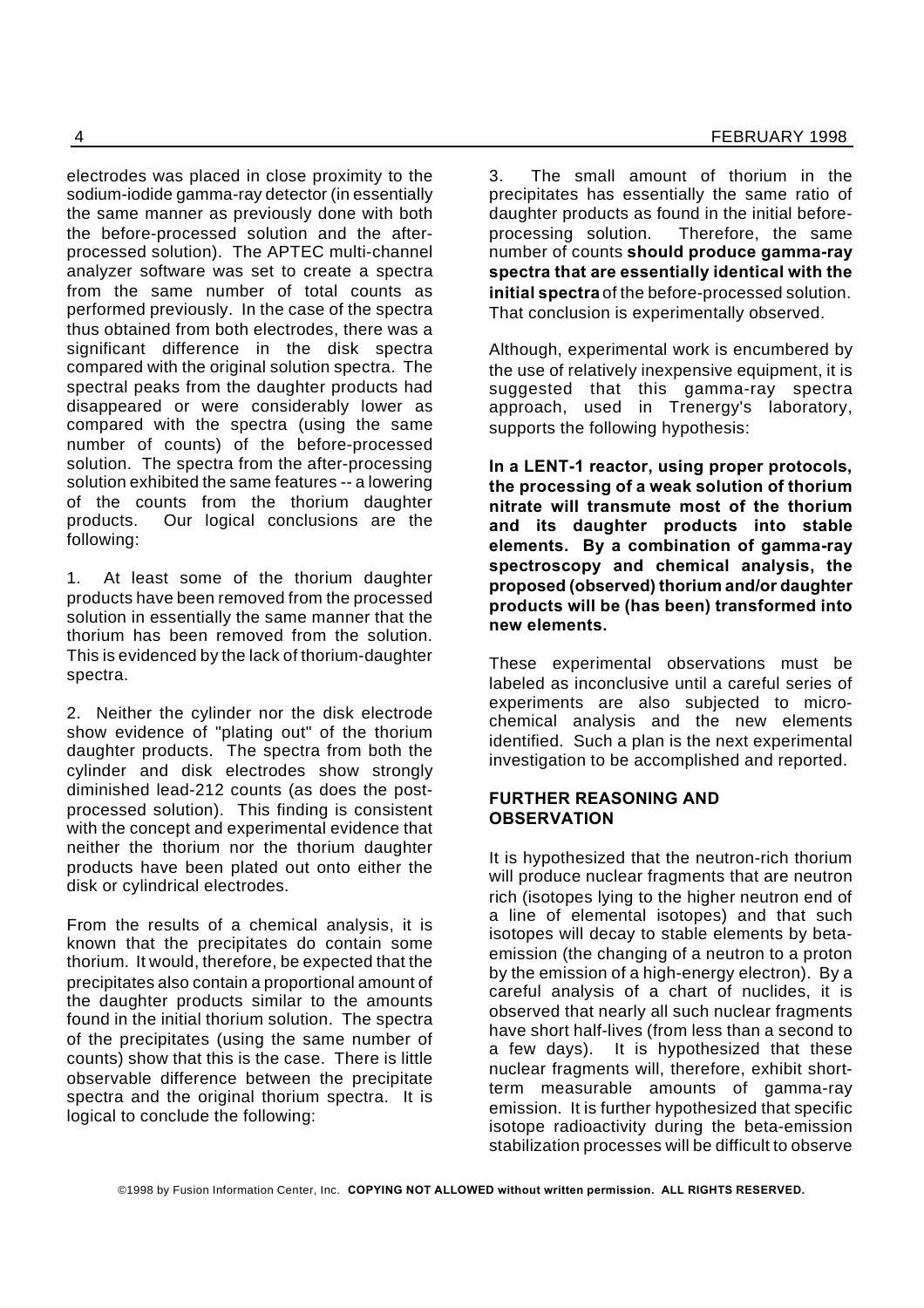### NEW ENERGY NEWS 55

### **SUDDENLY ITS SPRING** By Hal Fox

Let yellow-petalled crocus Flung through the snow provoke us To thoughts of warming spring for which we long. Spring-returning birds in flocks Sing the vernal equinox To coax each flowering shrub forth with song.

The fluctuating jet streams Northward for its Summer dreams And lures away the Winter's harshest cold. The Sun, following its way, Lingers longer every day, So daffodils will raise their golden lode.

Winter's softened snow-filled breeze Wanders now through budding trees And rustles last year's nests that on limbs cling. The hill's melting snows decline. New green tinges every pine. Buzzing bees declare, "Suddenly its Spring".

We join with you in welcoming a new spring and a new time for the fullness of new-energy systems to grow and flourish in this year.

using a sodium-iodide detector. However, some useful experimental measurements can be obtained by observing changes in particle emission immediately following the processing of the thorium solution. For example, it has been determined that the overall particle emission (alpha, beta, and gammas) tends to increase **after the completion of processing** for a few hours, and then decay over time to near background.

It is further hypothesized that a continuation of the reactor processes **after the thorium has been essentially removed from the electrolyte** will continue to produce nuclear reactions. It is hypothesized that these nuclear reactions involve elements that are bound to the electrodes, elements from the electrolyte, and also zirconium from the electrodes.

Therefore, equipment that will measure the amounts and energy levels of alpha, beta, and gamma radiation will be useful. However, the ultimate experimental evidence will be the microchemical determination of the amount of new elements (not initially present in the solution or in parts of the reactor) that are found in the afterprocessing solution or in the precipitates.

### **CONCLUSIONS**

A high-probability conclusion is that thorium can be transmuted into smaller elements in a relatively inexpensive and low-energy reactor. It is probable that this new technology can be developed into systems that will stabilize some (perhaps much) of the radioactive wastes stored at DOE weapons-related sites and also stabilize the spent fuel pellets stored at various nuclear power plant sites.

## **Fusion Briefings**

**THE NEW PARADIGM AND COLD FUSION** Shiuji Inomata (President, JPI.)

Dr. E.F. Mallove, U.S.A, pointed out in his insightfull article [1],"Is New Physics Needed?," that to understand the cold fusion phenomenon, a very different physics and mathematics are needed and the ordinary Newton-Einstein type physics would not work. I would certainly agree to his view. I will describe my idea to that line briefly in this note. A repelling force between two positively charged nuclei, i.e., Coulomb force is as below; ESCGS unit.

$$
f = \frac{Qq}{r^2} r^0 \tag{1}
$$

where f is the repelling force, Q, q are the electrical charges of the nuclei.  $r^{\circ}$  is the unit vector. When  $r \rightarrow +0$ ,  $f \rightarrow +\infty$ , and we need very high energy in order to bring the two nuclei in a short distance wherein a strong force will act and to fuse them together. Here, we complexify the electrical charges as follows:

$$
Q = Q_1 + iQ_2
$$
  
 
$$
q = q_1 + iq_2
$$
 (2)

©1998 by Fusion Information Center, Inc. **COPYING NOT ALLOWED without written permission. ALL RIGHTS RESERVED.**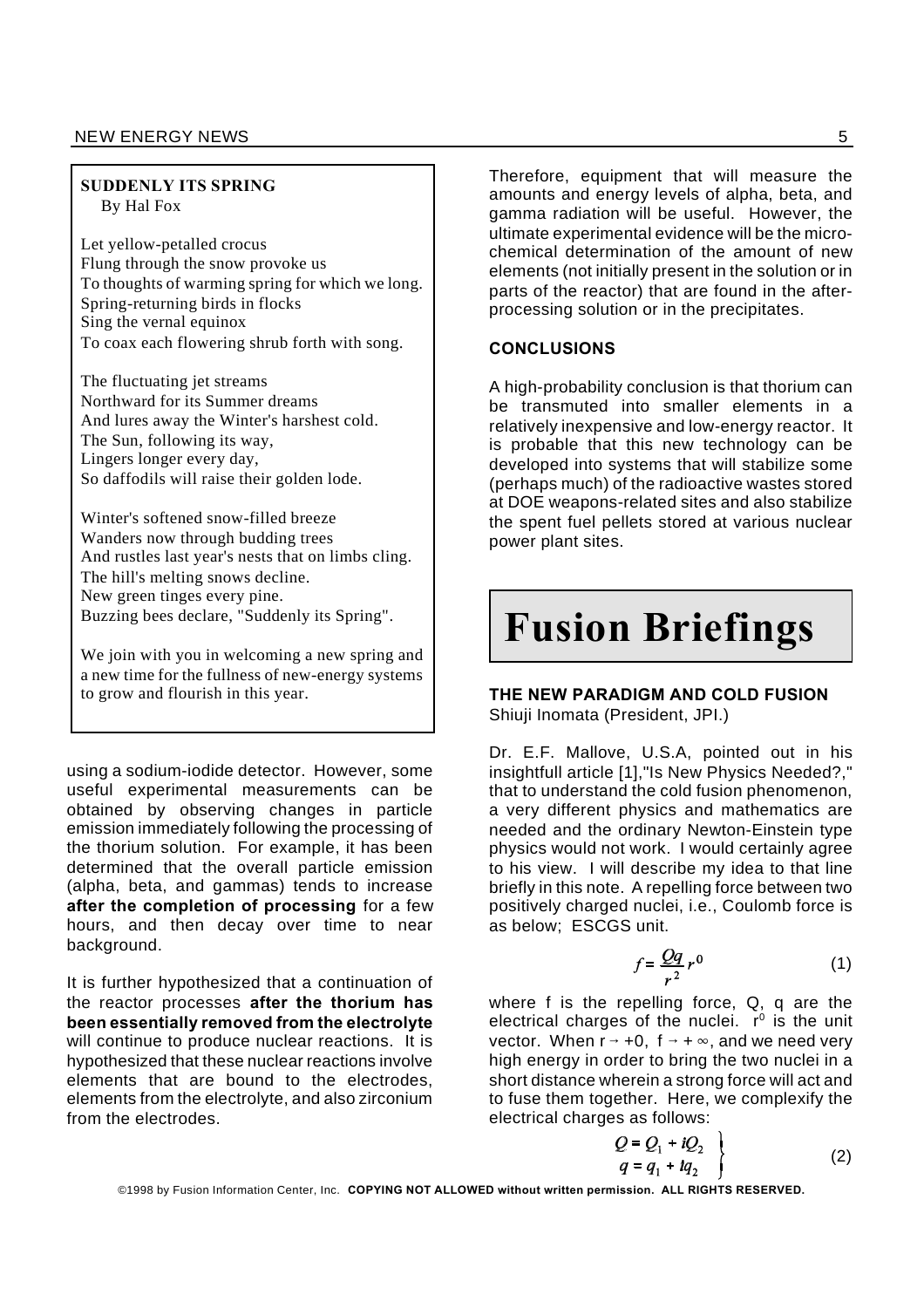where "i" is the imaginary number unit and the meaning of the complexified electrical charge will be mentioned later. Analogously with the equation (1), we define the force f between the nuclei, using a complex calculus as below:

$$
f = Re \left[ \frac{(Q_1 + iQ_2) (q_1 + q_2)}{r^2} \right] r^0 \tag{3}
$$

where "Re" means to take the real part of the quantity in the parenthesis. Executing the computation, we obtain:

$$
Eq.(3) = Re \left[ \frac{(Q_1 q_1 - Q_2 q_2) + i (Q_1 q_1 - Q_2 q_2)}{r^2} \right] r^0
$$
  
= 
$$
\frac{Q_1 q_1 - Q_2 q_2}{r^2} r^0
$$
 (4)

$$
=\frac{Q_1 q_1}{r^2} r^0 \frac{Q_2 q_2}{r^2} r^0
$$
 (5)

The first term of Eq. (5) indicates Coulomb force between two positively charged nuclei, so it is a repelling force. On the other hand, if  $Q_1$  and  $q_2$ are both positive, the second term represents a pulling force because of the minus sign. So, in the equation (4), if the following conditions are met,

$$
Q_1 q_1 - Q_2 q_2 = 0 \tag{6}
$$

$$
\quad\text{or}\quad
$$

$$
Q_1 / Q_2 = q_1 / q_2 \tag{7}
$$

It will make the force f zero, canceling out the repelling Coulomb force between nuclei and make them fuse in room temperatures: cold fusion!

This will happen, for example, in the case  $Q_1 = Q_2$ and  $q_1 = q_2$ .

Now, we relate  $Q_2$  ,  $q_2$  with the gravitational masse, m as follows

$$
Q_2 = G^{1/2} M q_2 = G^{1/2} m
$$
 (8)

Where G is the gravitational constant. Putting them into the second term of the right handed side of the equation (5), we obtain:

$$
-\frac{Q_2 q_2}{r^2} r^0 = -\frac{(G^{1/2} M)(G^{1/2} m)}{r^{1/2}} r^0
$$
  
= 
$$
-\frac{GMm}{r^2} r^0
$$
 (9)

So, the second term is nothing but gravity as contrast to the first term which is Coulomb force. In the new paradigm of science called "Psychotronics,"  $Q_2$  and  $q_2$  are the shadow electrical charges which are non-material and the true cause of gravitation which Isaac Newton could not disclose. The shadow electrical charge is also identified with the newly defined neutrino, i.e., shadow Dirac neutrino in the new paradigm of science. In other words, a cloud of the newly defined neutrino cancels the repelling force between the two nuclei and make them fuse. The details of the new paradigm science are described in the references [2], [3]. Thus, the cold fusion phenomenon questions the plausibility of the mechanistic and materialistic paradigm of modern Western science since the 17th century, leading to a scientific revolution. Lastly, vacuum is a balanced sea of neutrinos, which is non-material aether.

### References

- 1. E.F. Mallove, "Is New Physics Needed?" *Infinite Energy*, November-December, 1996.
- 2. Shiuji Inomata, "Science of Consciousness and New Scientific World-View, We are in the Midst of the Second Copernican Revolution," *J. New Energy*, vol 2, no.3 1998.
- 3. Shiuji Inomata, "Paradigm of New Science, Principal for the 21st Century," *Gijutsu Shuppan Sha*, Tokyo, 1987.

### **TRITIUM PRODUCTION**

Stanislaw Szpak, Pamela A. Mosier-Boss, Roger D. Boss (Naval Comd., Control & Ocean Surveillance Cntr., RDT&E Div., San Diego, CA), Jerry J. Smith (US Dept. Energy, Washington, DC), "On the Behavior of the Pd/D System: Evidence for Tritium Production," *Fusion Technol.*, vol 33, no 1, 1998, pp 38-51, 14 refs, 7 figs, 1 table.

### AUTHORS' ABSTRACT

Evidence for tritium production in Pd/D system under cathodic polarization is presented. A comparison of the observed distribution and that

©1998 by Fusion Information Center, Inc. **COPYING NOT ALLOWED without written permission. ALL RIGHTS RESERVED.**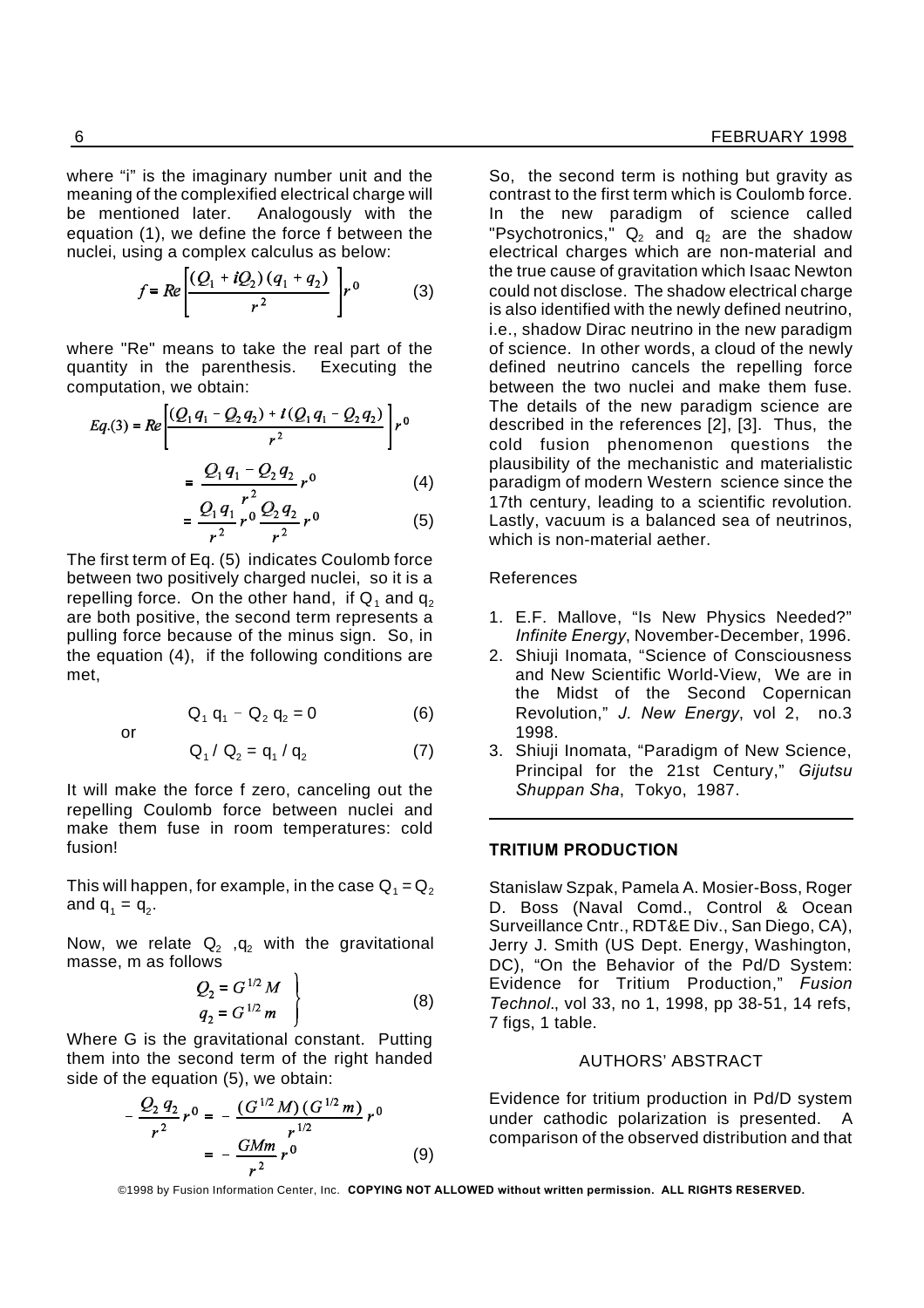### NEW ENERGY NEWS 7 AND 2000 FOR THE RESERVE ENERGY NEWS AND 2000 FOR THE RESERVE ENERGY NEWS AND 2000 FOR THE RESERVE ENERGY RESERVE ENERGY RESERVE ENERGY RESERVE ENERGY RESERVE ENERGY RESERVE ENERGY RESERVE ENERGY RESERVE

calculated, based on the conservation of mass, leads to the conclusion that tritium is produced sporadically at an estimated rate of  $\sim$ 10<sup>3</sup> to 10<sup>4</sup> atoms/s. The results of several runs are interpreted by employing the concept of an electrode/electrolyte interphase and the accepted kinetics of hydrogen evolution. Burstlike events followed by longer periods of inactivity yield poor reproducibility when distributions are averaged over the total time of electrolysis.

### **FUSION EFFECTS IN SOLIDS**

Hideo Kozima, Kaori Kaki, Masayuki Ohta (Shizuoka Univ., Dept. Phys., Fac. Sci., Japan), "Anomalous Phenomenon in Solids Described by the TNCF Model," *Fusion Technol.*, vol 33, no 1, 1998, pp 52-62, 68 refs, 1 table.

### AUTHORS' ABSTRACT

More than 25 typical experimental data sets of the cold fusion phenomenon have been analyzed phenomenologically by the TNCF (trapped neutron catalyzed fusion) model based on an assumption of the quasi-stable existence of the thermal neutrons in solids with special characteristics, giving a consistent explanation of the whole data set. The densities of the assumed thermal neutron in solids have been determined in the analyses from various experimental data and were in a range of 10 $3$  to  $10^{12}$  cm  $^{-3}$ . The success of the analyses verifies the validity of the assumption of the trapped thermal neutron. Physical basis of the model were speculated, facilitating the quasi-stable existence of the thermal neutron in the crystals, thereby satisfying definite conditions.

### CONCLUSION (part)

The basic premise of the model - the existence of quasi-stable trapped neutrons in the crystal, and reactions between the trapped neutron and another nucleus - is supported by the success of the analysis given in Sec. III. The reality of the premise has not been verified by microscopic theory though, and the premise could be replaced by a more reasonable one, if some new phases of the cold fusion phenomenon tested the

old and discarded it. The progress of the scientific idea should go like that. Efforts to develop theoretical investigations along this line have been continued by the authors.

### **RADIATION DETECTION**

.

*Chem. Abs*., vol 126, no 16, 1997

V.S. Bushuyev, V.B. Genodman, L.N. Jerikhina, S.P. Kuznetsov, Yu.A. Lapushkin, I.P. Matviyenko, A.I. Nikitenko, A.D. Perekrestenko, N.P. Saposchnikov, S.M. Tolokonikov, A.M. Tzkhovrebov (USA), "Experiments on Detection of Nuclear Radiation at Heavy Water Electrolysis," *J. Opt. Res.*, vol 4, no 2/3, 1996, pp 171- 179 (Eng.); Nova Science Pub.

### **ABSTRACT**

Cold fusion from the detection of nuclear radiation at heavy water electrolysis is  $discussed.$  Neutron and  $y-ray$  detection is considered from heavy water electrolysis with palladium electrode.

#### **CALORIMETER DESIGN**

*Chem. Abs.*, vol 126, no 16, 1997

C. Ferrari, F. Papucci, F. Salvetti, E. Tognoni, E. Tombari (IFAM/CNR, Italy), "A Calorimeter for the Electrolytic Cell and Other Open Systems," *Nuovo Cimento Soc. Ital. Fis., D*, vol 18D, no 11, 1996, pp 1333-1346 (Eng.), Editrice Compositori.

#### ABSTRACT

A calorimetric method and the construction details are presented for a differential calorimeter useful for studying the reactions in an electrolytic cell and more generally slow chemicophysics processes occurring in thermodynamically open systems. The method allows measurements of the heat balance of the cell, from which the enthalpy change of the process under study can be calculated. The theoretical description of the calorimetric cell and the results of several studies planned to describe the performances of the instrument up to the boiling point of the electrolytic solution are reported.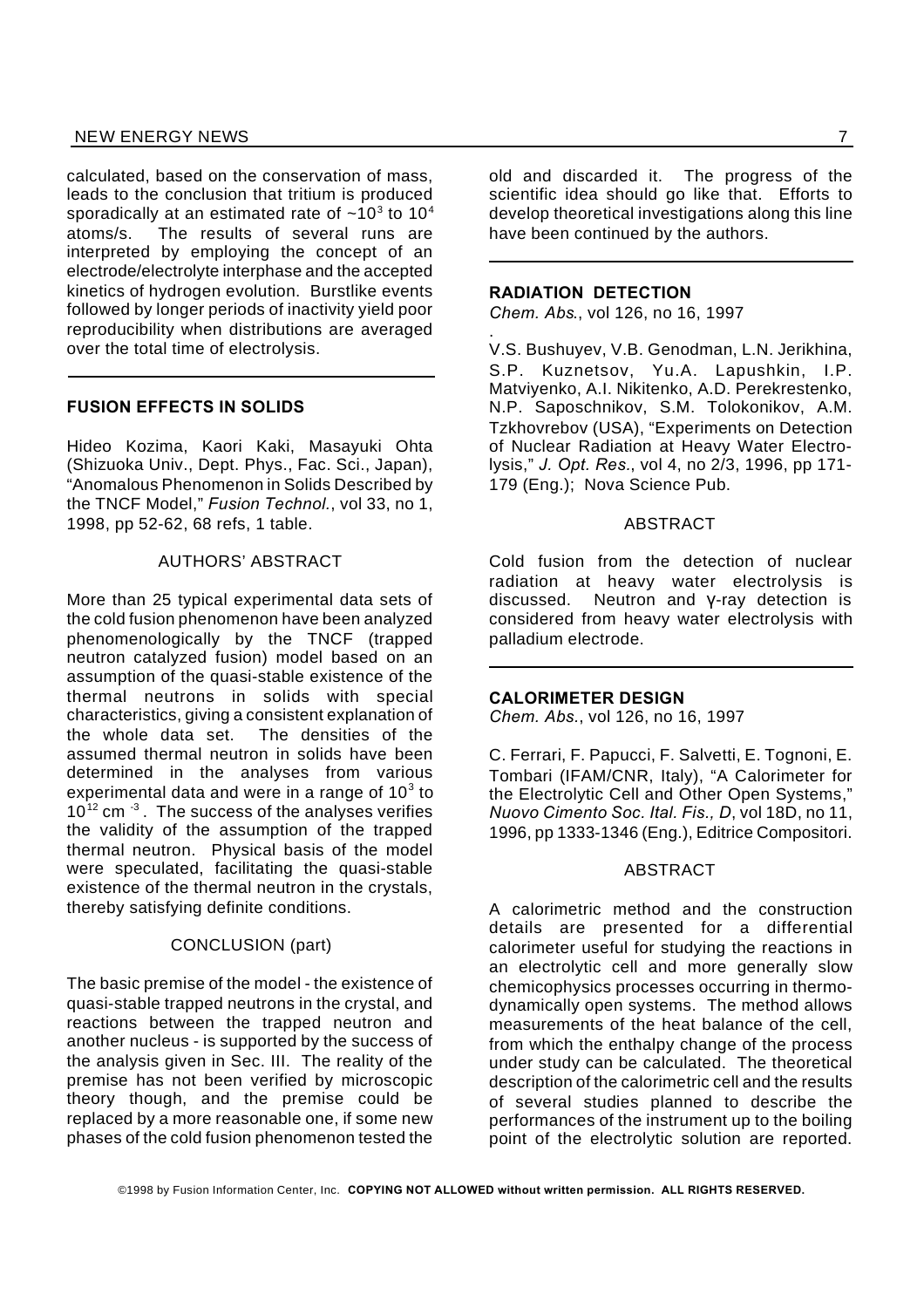The features of this calorimeter fulfill most of the requirements of cold fusion experts, where the heat production is the fundamental and controversial aspect. By controlling both the heat and the matter exchanged, the calorimeter can be used also to study bioenergetics processes, e.g., fermentation, microbial metabolism, biodegradation, and liquid phase chemical reactions, involving gases as reactants and /or products.

### **LOOKING AT A NEW PARADIGM**

*Chem. Abs.*, vol 126, no 14, 1997

Jiefu Yang, LiJun Tang, XiaoMei Chen (Hunan Normal Univ., People Rep. China), "Possible Nuclear Process in Deuterium-Metal System," *Changsha Dianli Xueyuan Xue-bao, Ziran Kexueban*, vol 11, no 3, 1996, pp 289-295 (Eng.); Changsha Dianli Xueyuan Xuebao Bianjibu.

### ABSTRACT

This paper further points out some problems in the traditional idea and new physics in "abnormal" nuclear phenomena and explores the process, product and conditions before the cold fusion and discusses the dineutron.

### **IDENTIFYING NUCLIDES**

*Chem. Abs.*, vol 126, no 14, 1997

Patent: JP 09 15,210 (97 15,210), "Method for Identifying Nuclides that can be Produced in Cold Nuclear Fusion," Tetsuo Yuhara, Hiroshi Futami (Mitsubishi Heavy ind. Ltd., Japan), 17 Jan 1997, Appl. 29 June 1995, 4 pages (Japan).

### ABSTRACT

To make it easy to discriminate chemical species whose mass numbers are very close, chemical species containing the nuclide to be identified are irradiated with a characteristic wavelength of light for selective ionization, thereby the nuclide thus produced is identified. The ionized species is then further processed for identification.

### **ANTIPROTON-CATALYZED FUSION**

*Chem. Abs.*, vol 126, no 11, 1997

David L. Morgan, Jr., John L. Perkins, Scott W. Haney (Lawrence Livermore Nat'l. Lab., Livermore, CA), "Antiproton-Catalyzed Fusion," *Hyperfine Interact.*, 1996, 101/102 (Muon Catalyzed Fusion), pp 503-509 (Eng.), Baltzer.

### ABSTRACT

Because of the potential application to power production, it is important to investigate a wide range of possible means to achieve nuclear fusion, even those initially appearing infeasible. In antiproton-catalyzed fusion, the negative antiproton shields the repulsion between the positive charged nuclei of hydrogen isotopes, allowing a much higher level of penetration through the repulsive Coulomb barrier and greatly enhancing the fusion cross section. With their more compact wave function, the more massive antiprotons offer much more shielding than negative muons. If the antiproton could exist in the ground state with a nucleus for a sufficient time without annihilating, the fusion cross sections are so enhanced at low energies that at room temperature values up to about 1000 barns  $(d + t)$  would be possible. Unfortunately, the cross sections for antiproton annihilation with the incoming nucleus is even high. A model giving an upper bound for the fusion to annihilation cross section ratio for all relevant energies indicates that each antiproton will catalyze no more than about one fusion. Since the energy to make one antiproton greatly exceeds the fusion energy released, this level of catalysis is far from adequate for power production.

### **PATENTS FROM ENECO**

US Patent #5,632,870, "Energy Generation Apparatus," Yan R. Kurcherov (Salt Lake City, UT), 27 May 1997; Appl., 27 Apr. 1995, 30 claims, 9 drawings.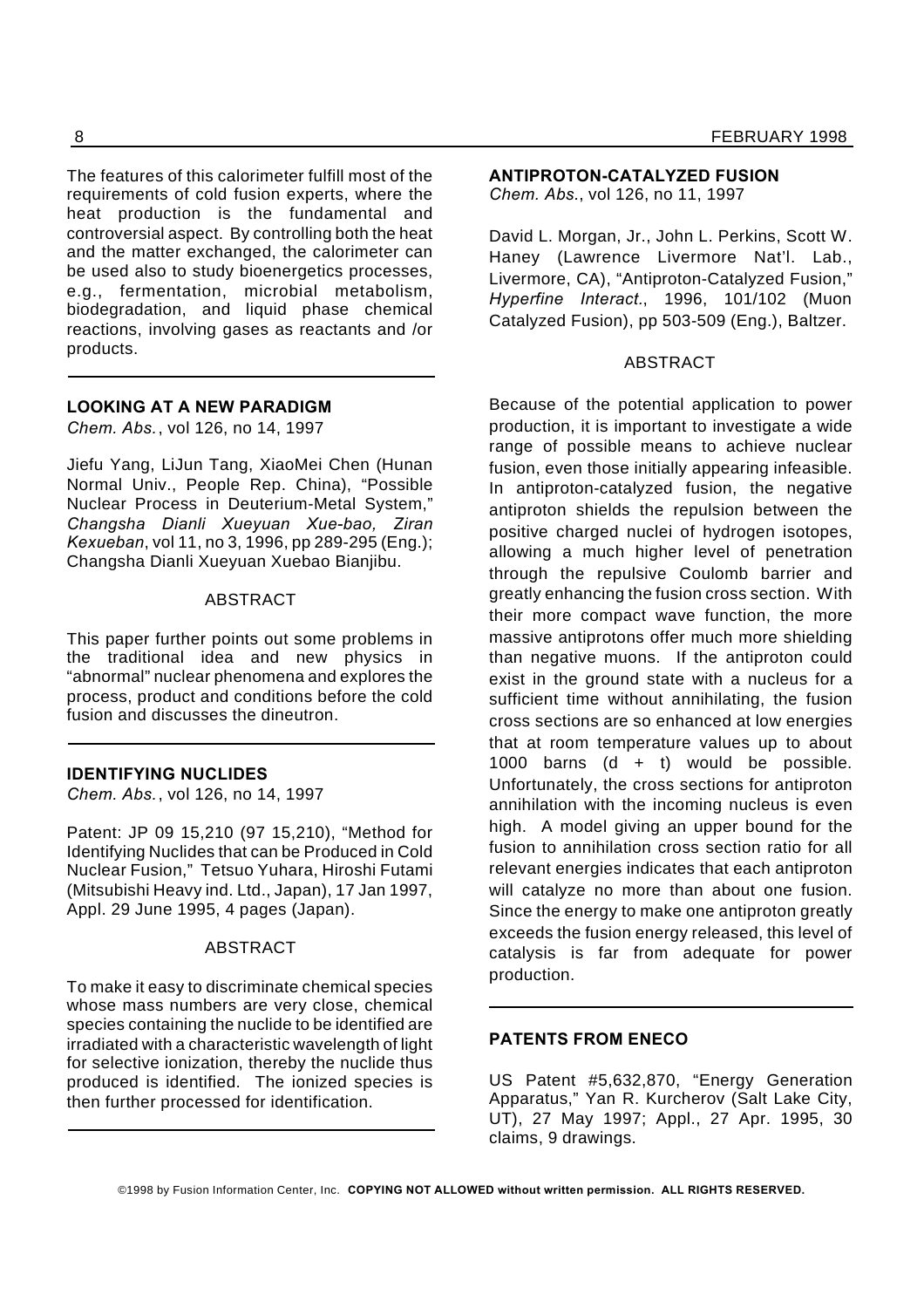### AUTHOR'S ABSTRACT

Electrolytic cell apparatus and methods for generating a useful energy product from a plurality of energy sources. In a preferred embodiment, hydrogen gas is produced at a cathode by transmission of electrons through a low voltage potential barrier to electron flow achieved by careful control of electrolyte constituent concentrations and surface materials on the cathodes. A portion of the energy captured in the hydrogen gas is provided by heat transmitting activity of ions dissociated from water at an anode which catalytically dissociates the water and thereby transfers thermal energy from the anode to the ions and other constituents of the cell electrolyte. Thermal energy is replaced in the anode by absorption of heat from the surrounding environment.

US Patent #5,653,800, "Method for Producing N-Type Semi-Conducting Diamond," Yan R. Kucherov (Salt Lake City, UT), R.Ya. Kucherov (Podlsk, Russian Federation), G.S. Karumidze, Shota Shalvovich Shavelashvili (Tbilist, Russian Federation), Paul S. Evans (Farmington, UT), 5 Aug. 1997; Appl. 3 Aug. 1995, 19 Claims, no drawings.

### AUTHORS' ABSTRACT

A method of making n-type semiconducting diamond is disclosed, which is doped with  $boron-10$  at the time of diamond formation and bombardment with neutrons for in-situ conversion of boron-10 to lithium-7, while filtering the neutrons from high energy components during irradiation.

### **FUSION REPORT: Summary**

Edmund Storms, "Cold Fusion: An Outcast of Science," *21st Cent. Sci. & Technol*., vol 10, no 4, Winter 1997-98, pp 19-26.

Science, the search for truth, has become polluted with controversy and emotion over the concept of "cold" nuclear reactions. Influential scientists have actively tried to degrade and even stop the work of others in their field, just for continuing research on anomalous phenomena found in low energy nuclear reactions. Why? Storms says "The answer involves three factors: the unconventional nature of the scientific claims, the manner in which the original claims were made public, and the tendency of the media to distort a situation to their own benefit."

Dr. Edmund Storms, retired Los Alamos scientist, elaborates. Although more than 50 examples of excess heat production and nuclear reactions can be cited, with more than ample peer-reviewed experimental verification, still the skeptics remain rabid in their rejection. Tritium production, Helium-4 and transmutation effects are all repeatable although usually difficult, in various different experimental protocols. "Although [some] of this work is still unpublished, the claims are being supported with increased sophistication and consistency." Even biologically induced nuclear reactions have been researched and shown to create lacking elements necessary to survival of yeasts and bacteria, in experiments in Russia and Japan.

"Of course, many readers [and scientists] may successfully avoid this belief." Critical variables have been poorly understood in many failed experiments. Random errors can also be cited for some positive experiments, too. A major toehold for skeptics is the fact that no one hypothesis has been reached that proves and/or demonstrates all the results. But Storms proposes that, because of the variety of effects observed in various types of "cold fusion" experiments, a qualitative relationship between theory and observation is not yet possible, even though many attempts have been made. He reviews several of these theoretical models.

Media distortion ranges from poor reporting and information gathering, to deliberately paying authors to write anti-fusion books. They are taking their cue from establishment scientists, such as those on the ERAB report team, who support highly biased "facts" as truth. "And what can be said of the health of science, when major scientists and scientific societies reject a phenomenon without an honest examination of the evidence?.... there are no end of examples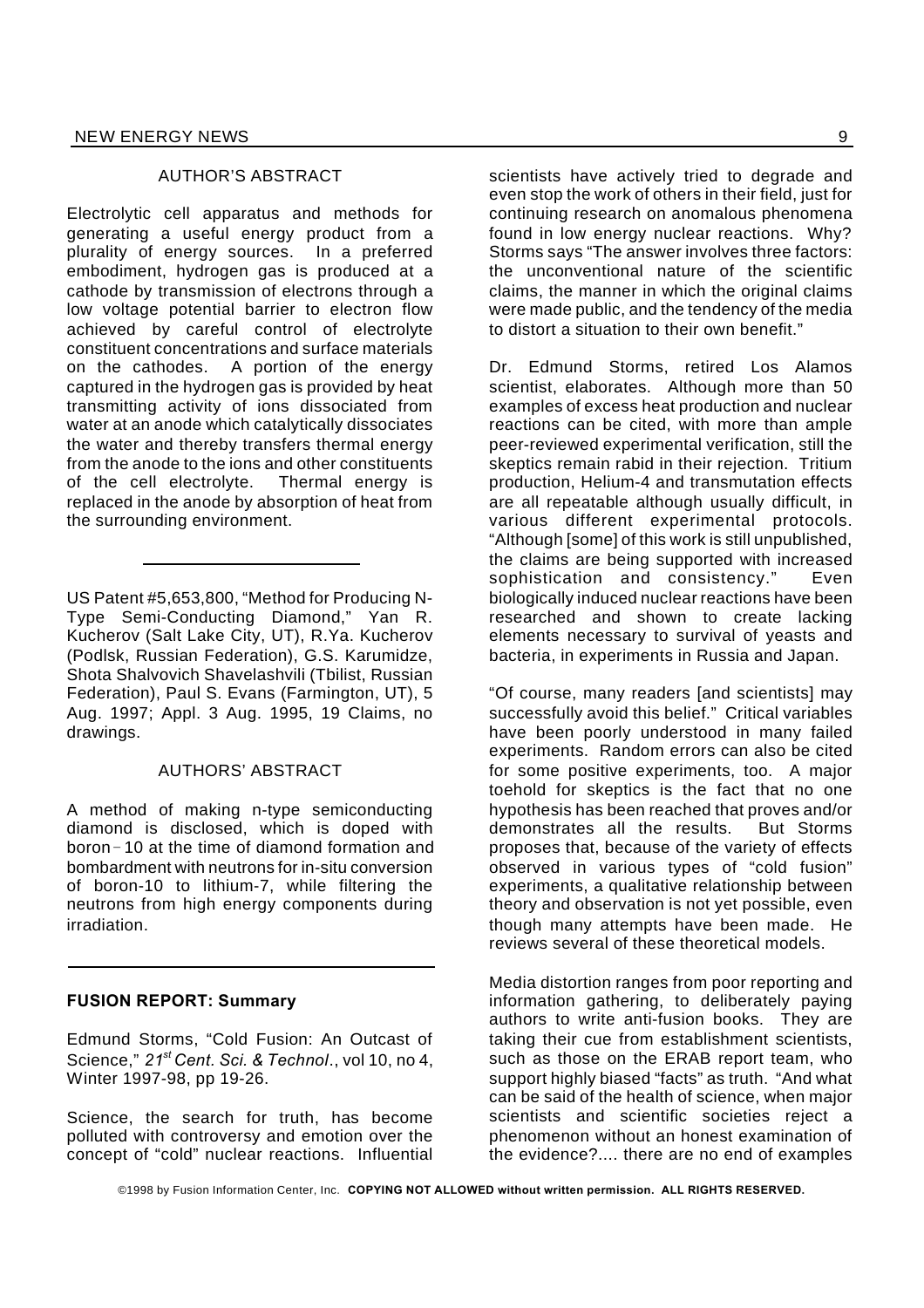where new and correct ideas are rejected by conventional science,"..... From Galileo to vonBraun, they were all told they were dead wrong.

The cliché that extraordinary claims require extraordinary proof may better be said as: extraordinary claims require extraordinary effort by many researchers to get to the real truth.

### *INFINITE ENERGY***, Contents**

vol 3, no 17, Dec. 1997 - Jan. 1998

'97 Asti, Italy, Cold Fusion Conference: Reports William Collis, Peter Gluck, Bart Simon

Interview with Dr. Randall Mills of BlackLIght Power, Inc.

TWA Magazine profile of Eugene Mallove

Demystifying the Marinov Motor Dr. Thomas E. Phipps, Jr.

More Evidence Supports Bulk Transmutation The Cincinnati Group and Trenergy, Inc.

- ICCF7 News and Plans / Calendar
- Jed Rothwell on new Japanese CF Book Randell Mills, Hydrino Patent in Australia

Metalographic & Excess Energy Density Studies of LGEN™ Cathodes Subject to PAGD Regime. Dr. Paulo and Alexandra Correa

Hydrogen from the Vacuum?... and more.... Dr. Paul Rowe

More on Early Twentieth Century Alchemy Robert Nelson

- Excess Heat vs. Transmutation David Moon
- Another Piece of the Puzzle; Unity Engine Graham Toquer; Ken Rauen

### *ELEMENTAL ENERGY,* **Contents**

*(Cold Fusion magazine)* Issue #24, December 1997

Hideo Kozima, Kiki Yoshimoto, Kaori Kaki, "Nuclear Fission in the Cold Fusion Phenomenon," p 4.

James A. Patterson, US Patent #5,672,259, "System with Electrolytic Cell and Method for Producing Heat and Reducing Radioactivity of a Radioactive Material by Electrolysis," p10.

James A. Patterson, US Patent #5,628,887, "Electrolytic System and Cell," p 22.

James A. Patterson, US Patent #5,635,038, "System for Electrolysis and Heating of Water," p 38.

Hideo Kozima, Kaori Kaki, "TNCF Analysis of Excess Heat, Tritium and Helium-4 Generation in a Pd / D / Li System," p 51.

Hideo Kozima, Mitsutaka Fujii, Masayuki Ohta, Kaori Kaki, "Jones' Neutron Data Explained using the TNCF Model – A Short Note," p 60.

# **E-Mail Policy**

### **EMAIL POLICY FOR** *NEN*

We appreciate that many persons are taking advantage of the "no cost" email to send 20 to many copies of information to their friends. The volume of our email is so large that we must institute the following policy:

We welcome information on new energy topics. Please address such topics directly to the email address below.

We welcome specific inquiries from readers and energy enthusiasts. We will try to honor your queries by sending you appropriate information either by email or ordinary mail.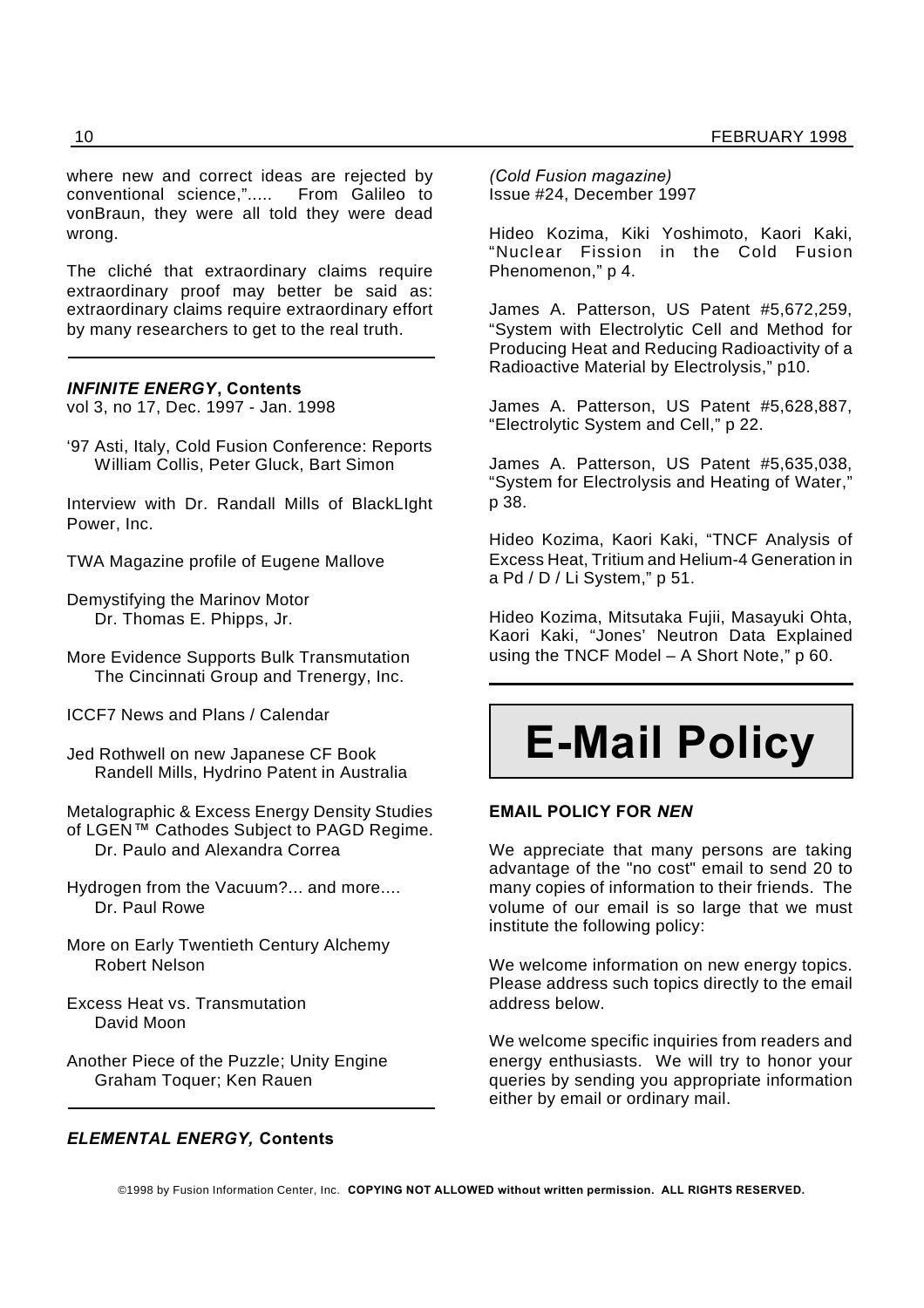### NEW ENERGY NEWS 11

We welcome technical contributions of a constructive informative nature. Letters concerned mainly with criticism or suggestions of "what went wrong in your experiment" are deemed to be of little value to *NEN*.

We welcome publishable articles, especially related to experimental evidence of new-energy experiments. Articles should be submitted by mail with easy to scan type and drawings.

We welcome constructive comments about *NEN* and how we can improve each issue.

If you have any important message and can afford a stamp or a phone call, you will ensure **daily** consideration of your message. We will do our best with email but it is much more time consuming than handling a letter or a fax.

Dr. Pat Bailey continues to post selected, timely information on the INE web site. However, for complete, private, and the most timely information, you will receive it first by subscribing to *New Energy News*. When we can afford to do so, we will have a **members-only accessible** posting on some part of the growing world-wide communication system.

Thank you for your understanding. Your comments are invited.

Hal Fox, Editor *NEN* Phone: 801-583-6232, Fax: 801-583-2963 Web Page: www.padrak.com/ine/ E-mail: halfox@slkc.uswest.net or ine@padrak.com

### **NOTE TO CONTRIBUTORS AND READERS OF** *NEN*

Contributors of articles are requested to state whether their names & addresses should be printed.

Readers: If you desire to contact a contributor to *NEN* **whose name and address have been withheld by their request**, you may mail a letter to *NEN* and we will forward the letter.

# **Miscellaneous**

### **THE 1998 DOE BUDGET REQUEST**

Here are highlights of the DOE budget request extracted from "FY 1998 Congressional Budget Request - Budget Highlights and Performance Plan," DOE/CR-0046, published February 1997.

The core mission statement of the DOE is:

*The Department of Energy, in partnership with our customers, is entrusted to contribute to the welfare of the Nation by providing the technical information and scientific and educational foundation for the technology, policy, and institutional leadership necessary to achieve efficiency in energy use, diversity in energy sources, a more productive and competitive economy, improved environmental qualify, and a secure national defense.*

This is the mission statement under which thousands of people and animals were killed or gravely injured by downstream fallout from the Jackass Flats atomic testing; the radioactive contamination downwind of the Hanford Site that totaled three times the environmental radiation caused by the Chernobyl explosion; that permitted the injection of plutonium into U.S. citizens to study the results; and that established the official position that cold fusion should not be funded.

Here are the funding requests for four major areas:

### **Energy Resources: Secure Supplies of Clean, Affordable Energy** -- \$ 2 billion.

Energy Efficiency and Renewable Energy \$1,017,400,000 Fossil Energy \$384,908,000 Nuclear Energy (not under Nat'l Security) \$330,667,000

**National Security: Reducing the Nuclear Danger** -- \$ 6.6 billion.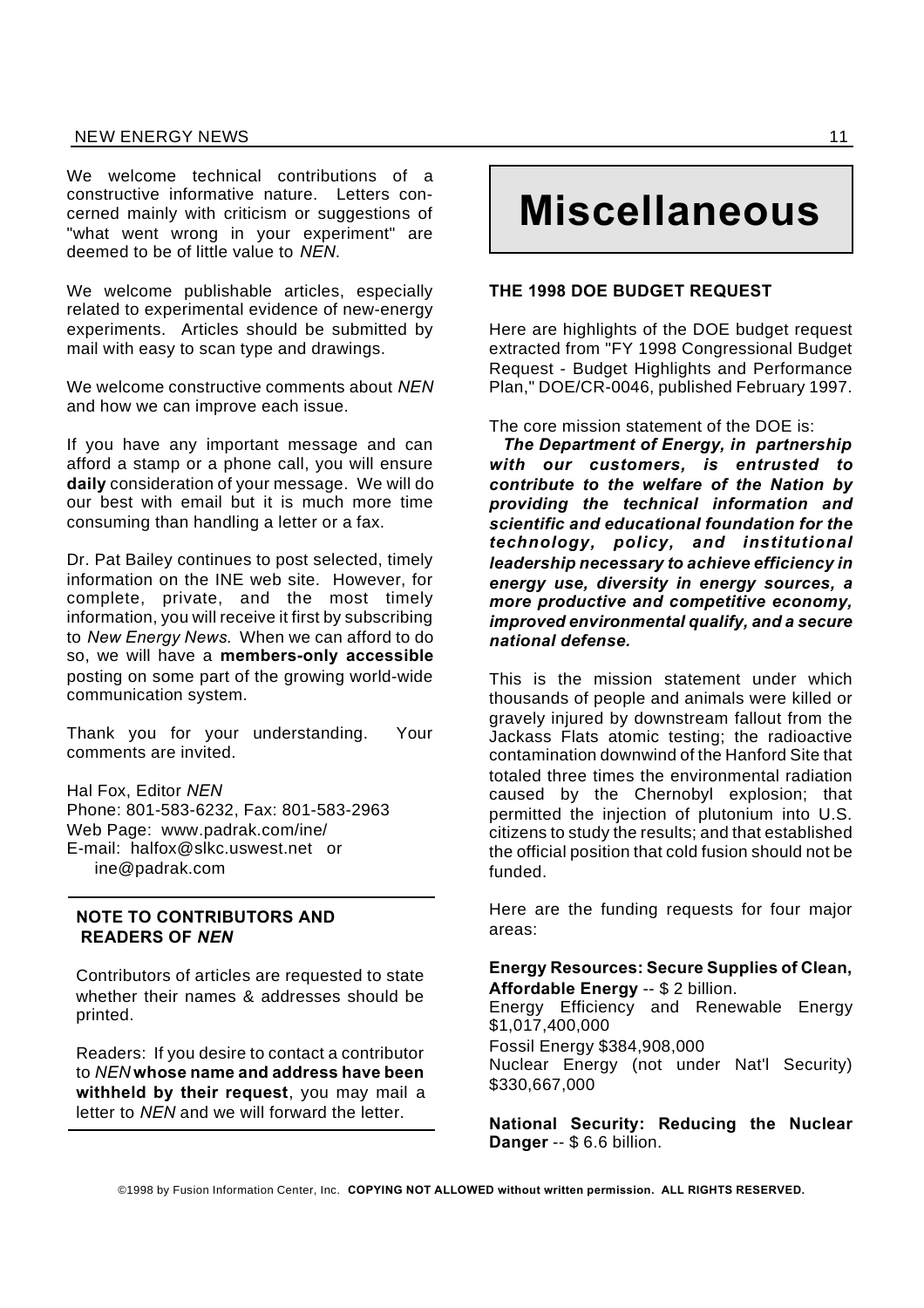Defense Programs \$5,078,650,000 Nonproliferation & Nat'l Security \$668,000,000 Fissile Materials Disposition \$103,796,000 Nuclear Energy \$81,000,000 Naval Reactors \$647,800,000

### **Environmental Quality:**

### **Accelerating Progress, Meeting Commitments** -- \$7.8 billion.

Environmental Management \$6,240,635,000 Civilian Radioactive Waste Mgmt. \$380,000,000 Environment, Safety & Health \$162,916,000

### **Science & Technology:**

**Ideas Creating Jobs, Products and Industries for Tomorrow** -- \$2.5 billion. Energy Research \$2,536,991,000 Technical Information Management \$11,987,000

Under the more specific **Energy Supply Research and Development** are listed the current programs for which funds are sought: Photovoltaic \$77,000,000 Solar Thermal \$19,800,000 Biopower/Biofuels \$76,500,000 Wind \$42,900,000 International Solar Energy Program \$7,000,000 Geothermal \$30,000,000 Hydrogen Research and Development \$15,000,000 Electric Energy Systems and Storage \$45,500,000

### **New Energy Programs ZERO DOLLARS**

The total for Fossil Fuel Energy Research and Development is \$365,805,000 and **ZERO for new energy systems**. The requested budget for Energy Information Administration is \$62,800,000 to provide information on oil & gas; coal, nuclear, electric and alternative fuels; energy markets and end use; integrated analysis and forecasting, data processing services; information services, statistical standards, program direction (\$41,800,000 for this); and **ZERO for new energy sources.**

From this brief summary it is understandable that there are many in Congress who are clamoring for the closing of the DOE and the distribution of its activities to other government agencies. An intensive review of the past performance of the DOE in meeting its core mission leaves much to be desired. **The current estimated costs for cleaning up the DOE weapons-related sites is \$250,000,000,000 or 13 times the DOE's entire national budget request for 1998.**

### **THE ELECTRON EQUATION AND ELECTROMAGNETISM**

Alberto Mesquita Filho, "The Electron Equation and Electromagnetism," Brazilian scientific journal *Integração*, vol III(11),1997, pp 286 - 304, ed. Research Center of São Judas Tadeu Univ. *1997: Electron Centenary Year*

### ABSTRACT

The special article in December's **Integração** contains the main topics -- properly revised -- of a theory published in 1993 in Portuguese. It is a classic theory referring to electromagnetism, and intending to rescue most of the wise knowledge of physicians who lived in the 19th century and before; it only excludes the concept of electric fluid, something modern Physics subtly insists on accepting.

Full paper available at: http://www.geocities.com/ CapeCanaveral/Lab/9378/electron.html

### **EVS 14 - DRIVING THE WORLD** Courtesy of Remy Chevalier

The 14th International Electric Vehicle Symposium and Exposition was held December 13-17, 1997 at Walt Disney World Dolphin in Orlando, Florida.

This 14th exposition was hosted by the Electric Vehicle Association of the Americas and the World Electric Vehicle Association. The conference attendees could visit 106 vendors who had booths in the convention hall. One of the comments in the exhibitor's book was "Drive carefully because they can't hear us coming!" From the number of the conference exhibitors, it appears that the electric vehicle is, indeed, coming. Now we need that **new energy onboard battery charger.**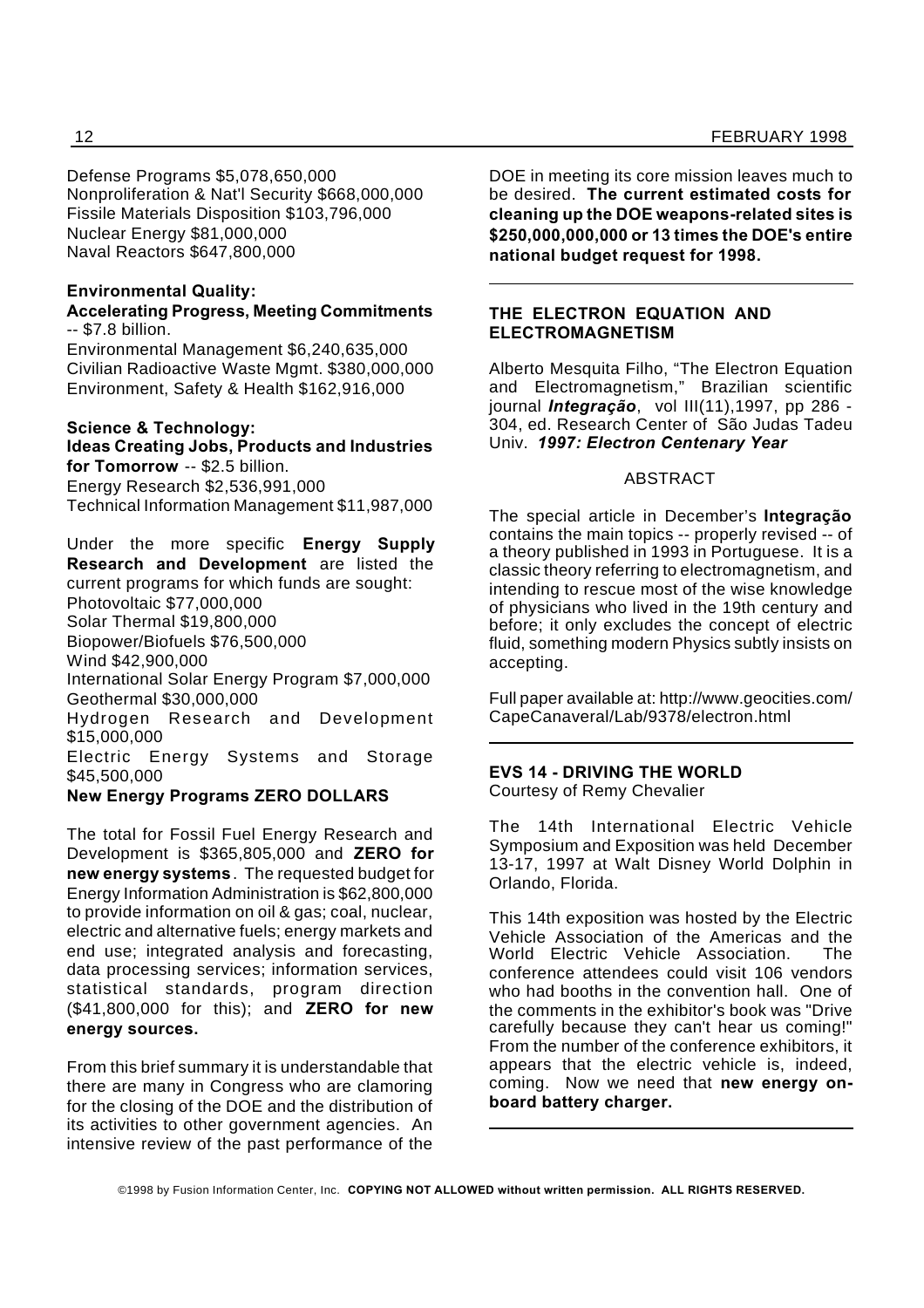### NEW ENERGY NEWS 13

*SPACE ENERGY JOURNAL***, Contents** vol 8, no 4, Dec. 1997

Compound Magnetic Motor – Don Kelly Simple Magnetic Overunity Toy – Greg Watson Unobjective Reporting – Win Lambertson New Energy Reaches Adolescence – Win Lambertson Open Letter ZPE – Hal Puthoff Can the Vacuum be Engineered for Spaceflight Applications – Hal Puthoff Anti Gravity Flight by the Absorption of the Gravity Vortices – M. Holwerda

The Shungite Solution

## **LETTERS**

**to the Editor & Others**

### **LETTER FROM JIM HUGHES**

Isn't it time to rename this phenomena *matrix fusion*? The reaction's analogy is that of Cooper pairs in the matrices of superconductors. In the case of deuterium nuclei, fusion is the result of this pairing.

It might give the scientific community a second chance to embrace this technology source.

Jim Hughes

### **LETTER FROM ANTHONY SUTTON**

Ed., Future Technology Intelligence Report

The letter from Jim Pardau (*NEN* January 1998) is correct in its criticism of DOE and nuclear waste but misleading in its interpretation of the *SACRAMENTO BEE* Editorial on new energy technology.

The *BEE* Editorial has two key points:

(1) It supported only ONE fusion technology, that of UC Irvine Emeritus Professor Rostoker.

The *BEE* does not recognize the many possible approaches to new energy. To us it looked like a "puff piece" for Rostoker.

(2) It was negative to other approaches and specifically referred to cold fusion as a "hoax".

We wrote two letters to the *BEE* Editors complaining about use of the word "hoax" in reference to cold fusion and presented confirming evidence for the validity of cold fusion. There was no reply by mail, phone, fax or Editorial correction.

The *BEE* is a newspaper that boasts about its "corrections" policy.

Our conclusion is that the *BEE* has no genuine interest in new energy technologies but has some contact or interest in one and only one prototype technology. This is a political choice, not an economic or technical choice.

This attitude is all too common in the Big City media and does not help our objective. We need to look at **ALL** possible variants of new energy technology whether cold fusion, plasma injection, coated beads or the Rostoker device.

The February FTIR will have a fuller discussion of the *BEE* Editorial

Antony C. Sutton, D.Sc. Ed., Future Technology Intelligence Report PO Box 2903 Sacramento, CA 95812

### **LETTER FROM DONALD WALTON**

I am permitted access to your excellent magazine to which I contribute on occasions and in addition, since I do not get involved in cold fusion, I also find much of interest contributed on the KeeleyNet by Jerry Decker and Dale Pond.

A particular item (on Keeleynet) entitled: "Anomalous Egyptian Artifacts" and part 2 "Egyptian Tuning Forks," dated Wed. 10th December [archived at www.keelynet.com] is worthy of investigation. It gives added weight to a previous article on levitation plus a quatrain "In ancient times monks of Tibet etc., which you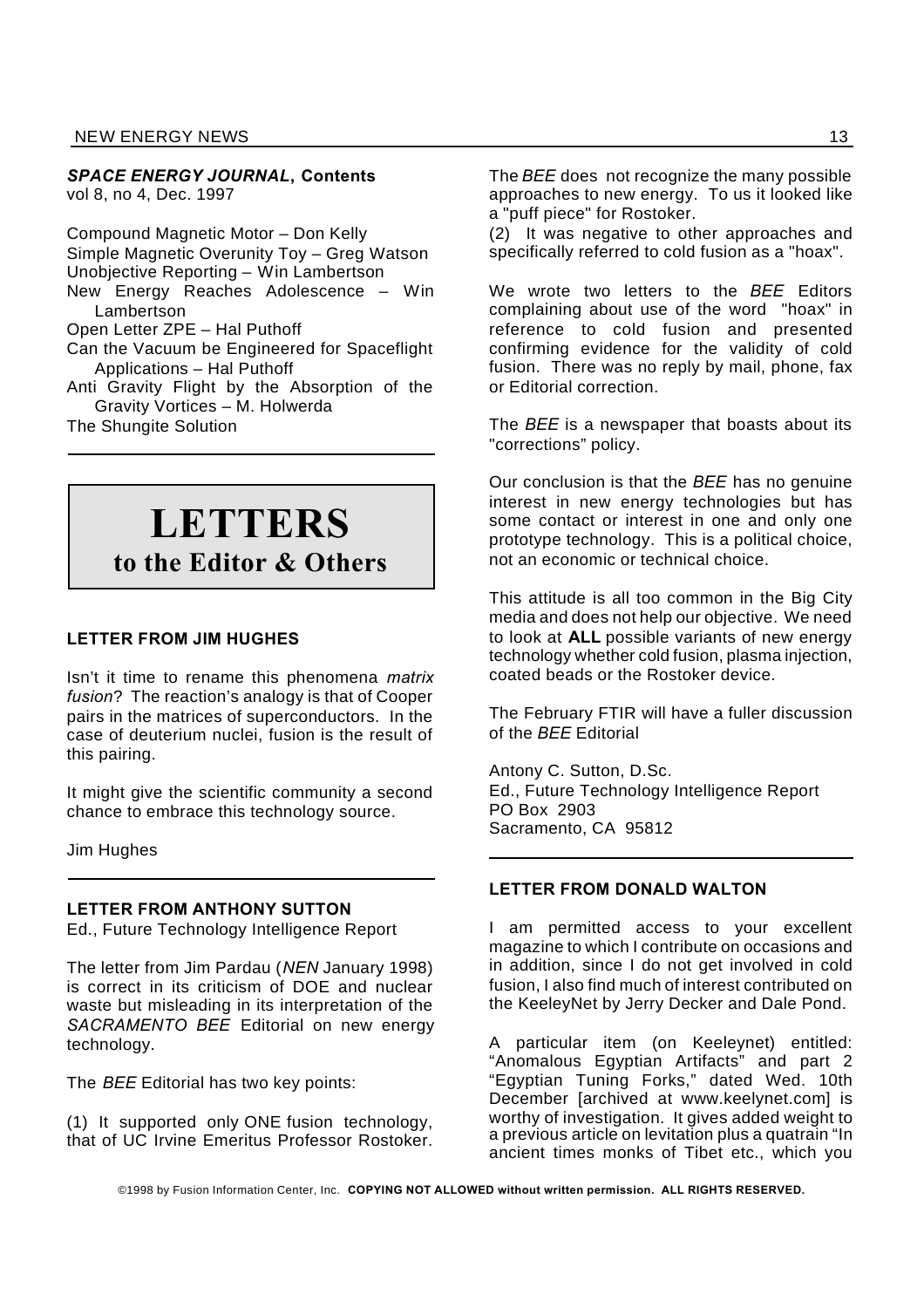published. Further, levitation using harmonics of the Schuman frequency is being voiced on the KeeleyNet.

In spite of the fact that I detailed a simple method of achieving this effect I have not had any feedback and I am wondering if the use of some half-dozen 74 series I.C.s and three power amplifiers is beyond the mental agility of your readers.

Mental agility of Archeologists is also apparently in the stone age. On New Years day the BBC featured a whole evening on Egyptology including films (fiction) and documentary's.

Two American gentlemen decided to try and simulate the building of a scaled down pyramid. They apparently could not agree between them on whether to use rafts, levers or inclined planes and their thinking only seems to have gone back to the time of Archimedes, notwithstanding that the Pyramid of Cheops was built approx. 2600 B.C.

It appears to have bypassed their learning cycle that Sound is capable of levitation and disintegration. We have examples where ultrasonics are used for welding and also in cold fusion etc., so, the discovery of ancient tuning forks from a few inches to several feet seems to indicate an in-depth ancient knowledge of sound and it's applications.

There are, of course, other means to access archaic knowledge and the abilities of Edgar Cayce are exceedingly well documented but what is more important is where the source of his information has originated from. It is apparent that similar examples worldwide do suggest that other advanced civilizations exist and that knowledge acquired over an eternity can be accessed by those with the skills and whose motivations are honorable, only when the use has undesirable application will information be withheld. The exception being those who dabble in the black arts.

These special abilities are demonstrated by Hermann Jig Schaffer in a booklet "E.T. In Ancient Egypt" obtainable from: Buchdienst R Diam, Wilhemstr. 62 7033 Herrenburg, Fed. Rep. Germany. Thus, we see indications of

previous earth civilizations of advanced technology that have existed and passed into oblivion such as the sinking of Atlantis, Lemuria and the Great Flood. Can we, therefore, completely disregard E.T. visitations, Crop Circles, and alternative medical treatments which pose little in the way of a threat other than a threat either to profits or the self appointed status of certain military, political and scientific persons.

It is surprising how events seem to occur in 2000 year cycles. What remains to be seen is whether the Age of Aquarius is to herald in a new age of progress or whether some cataclysm, or visitation depicted in 2 Peter 2 last chapter is imminent. Thus, it would seem encouraging that benefit to the community rather than personal gain seems to be in vogue in the FREE exchange of information now being encouraged.

May the force be with you ! Donald P. Walton.

E-mail: <don@hortonfamily.demo.co.uk> 12, Chatsworth Road Charminster, Bournemouth BH8 8SW **England** Tel.: 44-1202-302213

### **LETTER FROM MIKE CARRELL**

I just read the Jan '98 issue of NEN. In the article by Robert Bass on T transmutation [LENT: Tungsten into Silver, Iron, Barium, Tin, Chromium, etc., NEN, vol 5, no 9, pp 7-9], sodium metasilicate is dissolved in the solution, but no Na shows up in Table 1 or 2.

What gives?

Regards, Mike Carrell

*You are right, Mike. But they don't have an answer for us yet. See the analysis scans in Infinite Energy, #17 (Dec.-Jan.) on page 52-53. The Na is far diminished in the "after" scan. You can also find their information on the web site at: http://web.gcis.net/cincygrp.*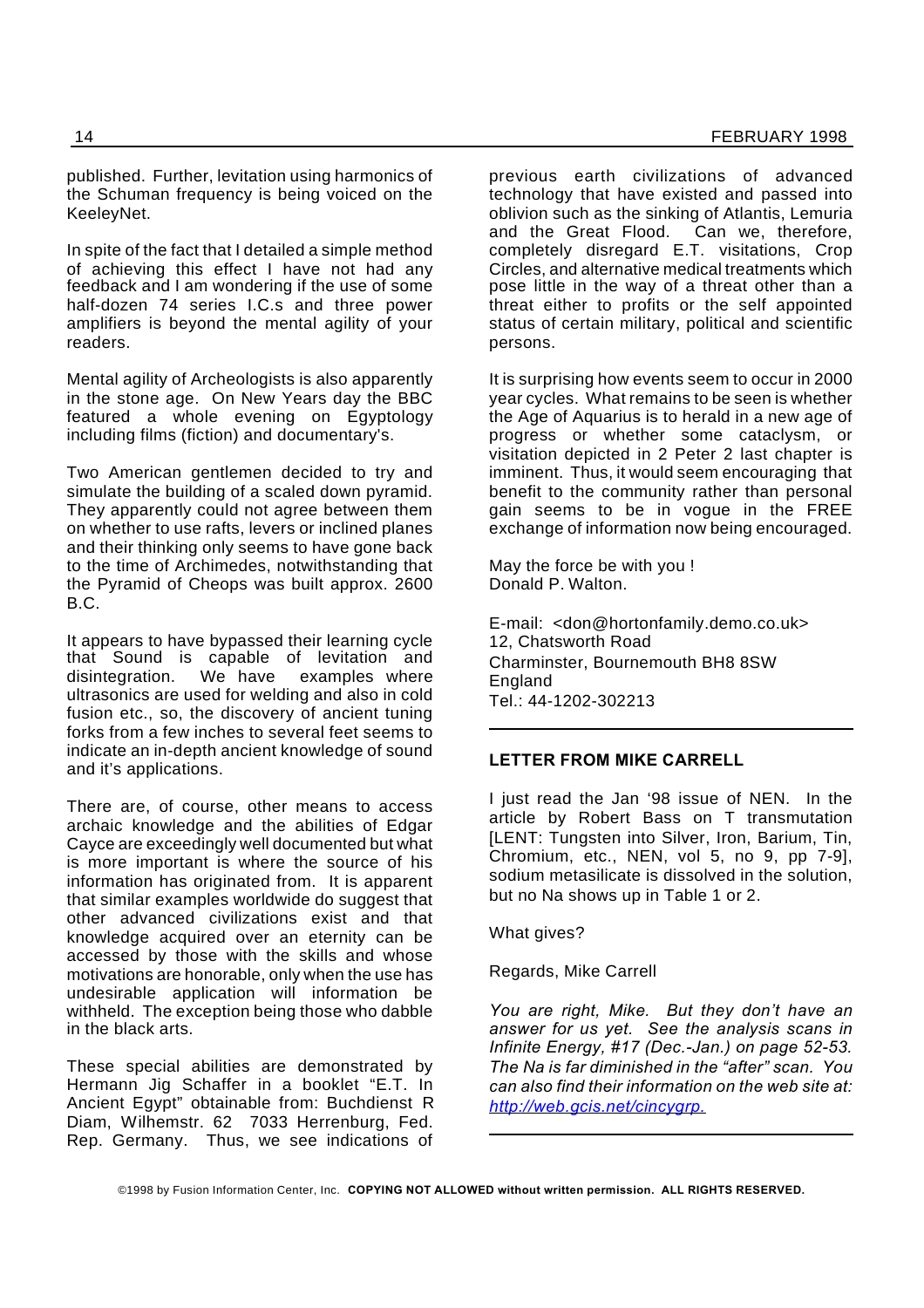# *Meetings*

### **CALL FOR PAPERS 1998 INTERNATIONAL SYMPOSIUM ON NEW ENERGY (ISNE98) Salt Lake City, Utah August 1998**

Deadline for Abstracts: March 15, 1998 Deadline for Papers: May 1, 1998 Send to:

ISNE98

c/o Institute for New Energy P.O. Box 58639 Salt Lake City, UT 84158

Exact details for the symposium will be announced in the near future.

### **ICCF-7 INTERNATIONAL COLD FUSION FORUM Vancouver, B.C., Canada April 19-24, 1998**

An International Conference on Cold Fusion (ICCF) is held every 18 months to present laboratory results and to exchange ideas for the advancement of scientific knowledge in this promising new field. With the maturation of the field, ICCF-7 seeks to attract a more diverse audience including additional scientists, research institutes, students, national funding agencies, commercial interests, journalists, and spouses. It is the objective of ICCF-7 to provide a productive international forum for communication and education.

### **Calendar:**

April 1998: Conference. All presenters must hand in their final papers during the conference for timely inclusion in the publication ICCF-7 Proceedings.

A different topic is planned for each day at ICCF-7. An invited presentation with summary review or global implications for the entire field will begin each day's topic, followed by five oral presentations on the topic. Afternoons will be entirely devoted to enhanced poster sessions, which include a 3-5 minute oral preview and summary. A "Top Ten" poster presenters will be selected by the attendees, and each will conduct an expanded 15 minute presentation to the full audience on Thursday afternoon. Three evening workshops will also be held.

Topics include: Heat & Related Products, Nuclear Processes & Products, Materials & Innovative Approaches, and Theory & Nuclear Physics.

**Registration fee \$500**. Hotel reservations are still open at all prices. For more information or to get on mailing list, contact: ICCF-7 c/o ENECO 391-B Chipeta Way, Salt Lake City, UT 84108 USA Phone (801) 583-2000 Fax (801) 583-6245 jaeger@ENECO-USA.com

### **18th International Symposium on Discharges & Electrical Insulation in Vacuum**

August 17-21, 1998 Eindhoven, The Netherlands Hosted by the Eindhoven University of Technology

**Scientific Program**, Papers will be presented on all aspects of: Fundamentals of Discharges and Breakdown in Vacuum; Vacuum Discharge Devices and Applications; and Vacuum Insulation Technology and Applications.

**Mini-Courses** held parallel with conference: Diagnostics for Vacuum Devices, and Production Technology for Vacuum Insulated Devices

A **technical exhibition** will be held featuring components and systems in the area of vacuum discharge devices and vacuum insulated devices (e.g. vacuum switchgear, vacuum deposition and coating, X-ray and microwave tubes and other beam-devices, high-power devices, and equipment for analysis, monitoring and test purposes).

Hotel accommodation in downtown Eindhoven, a short distance from the University Conference Centre, is available through the EUT Conference office at reduced rates.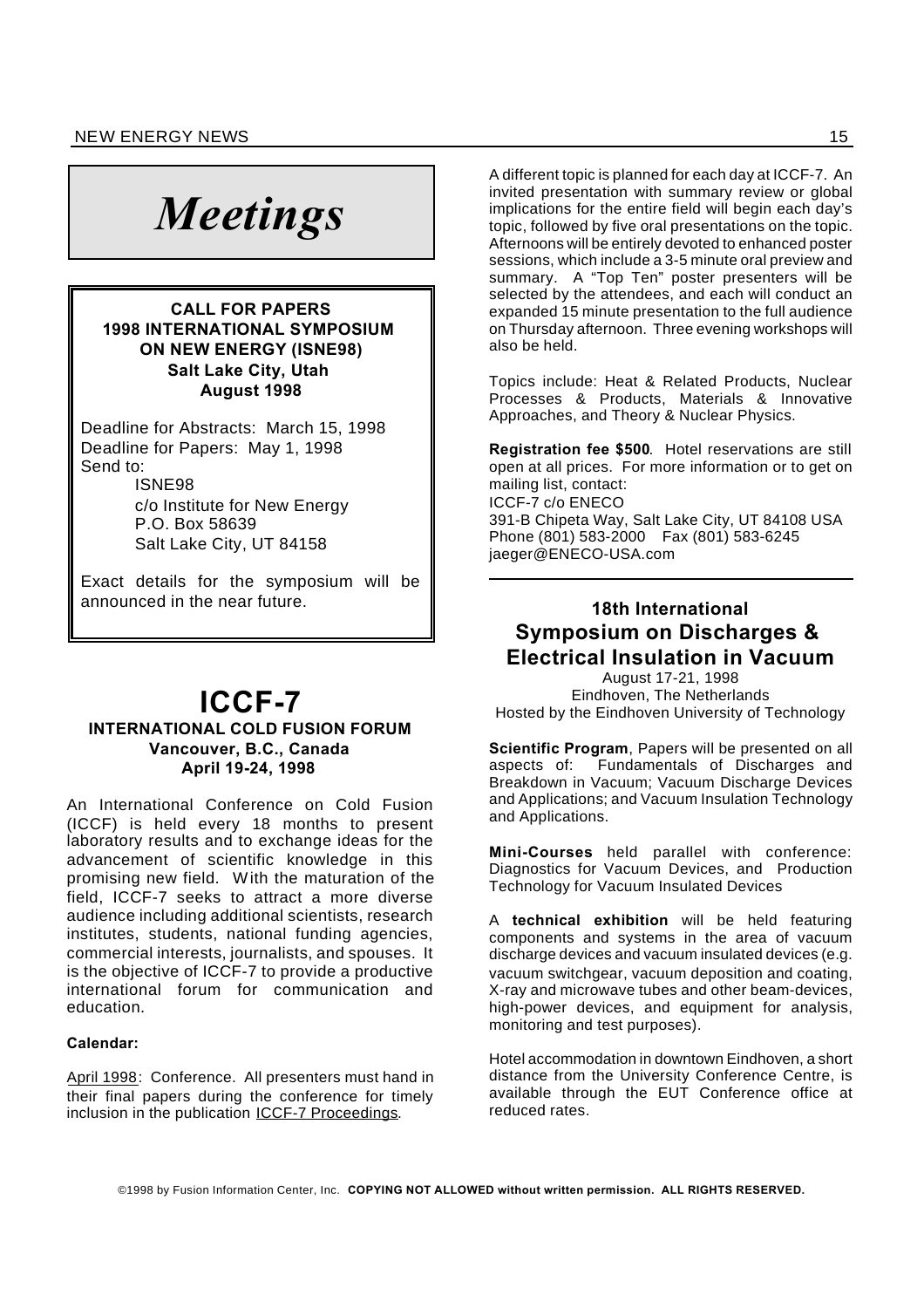The working language of the symposium is English. All printed matter will appear in English.

**Correspondence** should be sent to:

Carla Schreurs Congress Office ISDEIV'98, Aud.2.26 Eindhoven Univ. of Technology P.O. Box 513 5600 MB Eindhoven, The Netherlands

phone: (011)-31-40-247-4849 fax: (011)-31-40-245-8195 E-mail: C.L.A.Schreurs@ieb.tun.nl Website: http://www.ele.tue.nl/evt/isdeiv/

> "Meeting Global Energy and Environmental Needs" **33rd Intersociety Energy Conversion Engineering Conference (IECEC)** August 2-6, 1998 Colorado Springs, CO

Sponsored by the American Nuclear Society, American Inst. of Chemical Engineers, Society of Automotive Engineers, American Inst. of Aeronautics and Astronautics, American Society of Mechanical Engineers, and Inst. of Electrical and Electronics Engineers.

Contact:

ANS Proceedings Office, IECEC '98 555 North Kensington Ave. La Grange Park, IL 60526 Phone: 708/579-8253; fax 708/352-6464 Web page: www.inspi.ufl.edu/IECEC98

### **INTERNATIONAL SCIENTIFIC CONGRESS - 98**

"Fundamental Problems of Natural Sciences" June 22-27, 1998 St.-Petersburg, Russia

Studying problems in: Substance, Electromagnetism, Gravitation Elements, structure and interaction of Earth and Universe systems **Mechanics** Nontraditional Sources of Energy and Technologies

Contact LOC office, secretary Tatyana Doganonskaya Office: (7) 812-277-00-37 Fax: (7) 812-277-12-56 E-mail: exico@mail.nevalink.ru

### **SECOND INTERNATIONAL SYMPOSIUM**

### **ON CONSCIOUSNESS, NEW MEDICINE AND NEW ENERGY**

November 26-27, 1998 Ibuka Hall, Waseda University, Tokyo, Japan "Toward New Human Civilization"

The Second International Symposium on Consciousness, New Medicine, and New Energy will bring together scientists and scholars from Japan and elsewhere to discuss their pioneering work and raise new questions for further research on the interrelationship of consciousness, matter and energy, complimentary and integrative medicine, and new energy technologies.

Research in these frontier areas challenges the dominant scientific paradigm, but new scientific worldview and paradigm had appeared at the first symposium. This second symposium will help facilitate this new paradigm, based on wholeness which is important for the future of humanity and the whole earth.

Contact: Mr. Hideo Hirano, symposium secretary at: Tel/Fax: 0426-65-9371

# Commercial Column

The following companies (listed alphabetically) are commercializing cold fusion or other enhanced energy devices: [Listings with your additional copy, or boxed, for small annual service fee.]

### **COMPANY**: PRODUCT

**American Pure Fusion Engineering and Supply**: Warren Cooley, 1-800-789-7109 or 503-585-6746. Email to: Coolwar@aol.com

**Clustron Sciences Corp.**: Contact: Ron Brightsen, 703-476-8731.

**ENECO**: is in the business of commercializing the exciting new field of low energy induced nuclear reactions in solids via patent licensing, jointventures, and co-operative research. ENECO, University of Utah Research Park, 391-B Chipeta Way, Salt Lake City, Utah 84108 USA. Contact Fred Jaeger, Voice 801-583-2000, Fax 801-583- 6245. Email: jaeger@ENECO-USA.com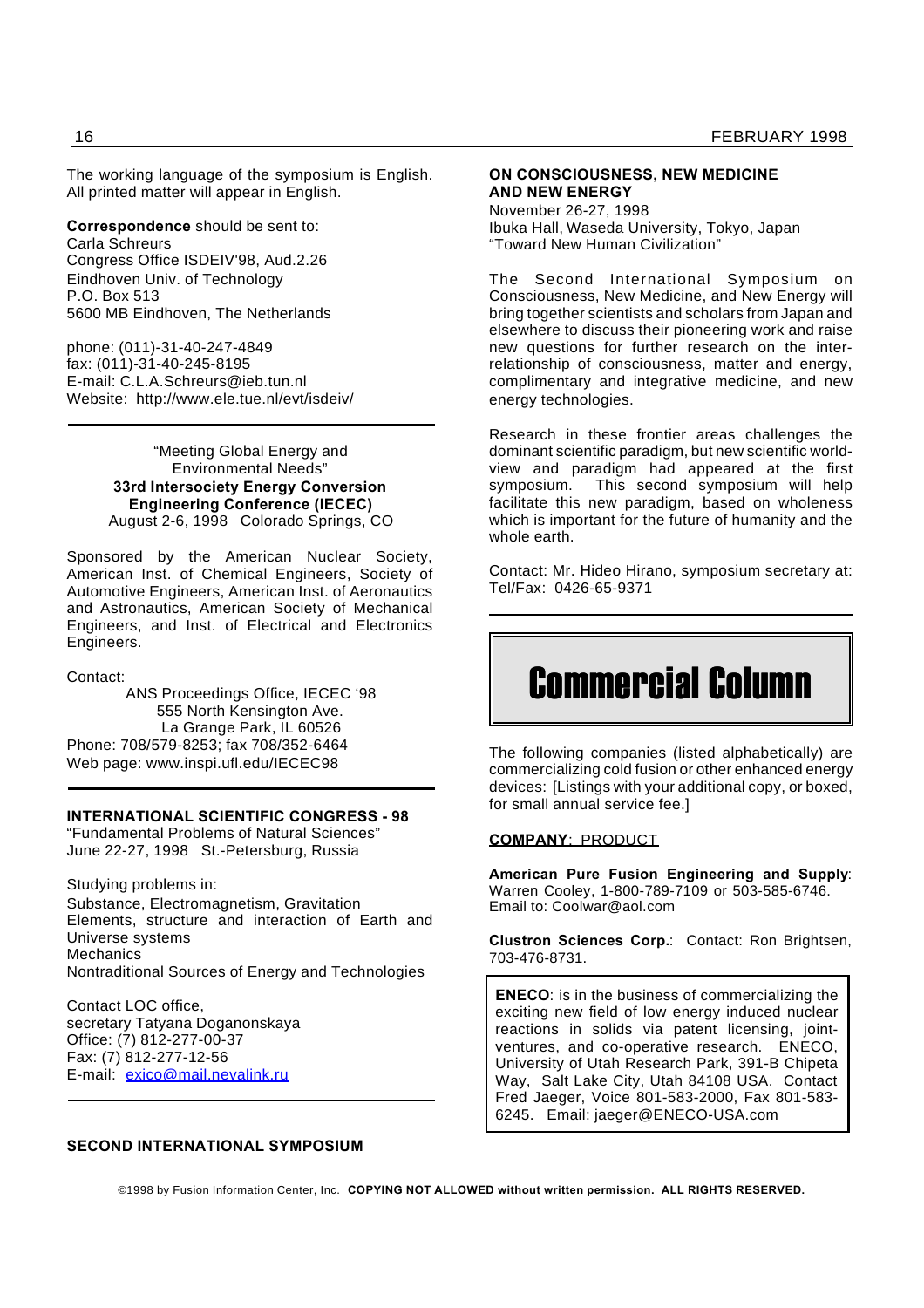**E-Quest Sciences**: Contact Russ George, FAX 415-851-8489.

**Fusion Information Center (FIC)**: Research and development of new energy systems. The world's most complete resource depository for cold fusion research information, as well as other new energy research including zero-point energy; space energy research; electronic, electromagnetic, and mechanical over unity devices and transmutation. We are the publishers for *New Energy News*, and *the Journal of New Energy.* Voice 801-583-6232, Fax 801-583-2963. Contact Hal Fox.

**Holotec AG**: Clean Energy Technology, contact André Waser, Gen. Mgr., Bireggstrasse 14, CH-6003, Luzern, Switzerland. Phone 011 41-41 360 4485, or Fax 011 41- 41 360 4486.

**Hydro Dynamics, Inc**.: Rome, Georgia. Contact James Griggs, Voice 706-234-4111 Fax 706-234-0702.

**JET Energy Technology, Inc.**: Weston, MA. Contact Dr. Mitchell Swartz, Voice 617-237-3625. Fax 617-237- 3625.

**Labofex, Experimental and Applied Plasma Physics**: Ontario, Canada. Contact Dr. Paulo N. Correa. Tel 905-660-1040 Fax 905-738-8427

**Magnetic Power Inc.**: Sebastopol, CA. Contact Mark Goldes, voice 707-829-9391, Fax 707-829-1002.

**Nova Resources Group, Inc**.: Denver, CO. Call Chip Ransford, Phone 303-433-5582.

**Trenergy, Inc.,** has acquired rights to develop and produce a new-type of thermal power based on the controlled production of clean nuclear reactions from plasma injected transmutation. Contact through P.O. Box 58639, Salt Lake City, UT 84158- 0639, Voice 801-583-6232, Fax 801-583-2963.

**UV Enhanced Ultrasound**: Hong Kong. FAX 852-2338-3057.

**"YUSMAR"- Scientific-Commercial Company:** President: Dr. Yuri S. Potapov, 277012 Kishinev, Moldova. Phone and Fax 011-3732-233318.

**Zenergy Corp.**: Founded in 1996 to facilitate the introduction of commercially viable energy alternatives. 390 South Robins Way, Chandler, AZ 85225. Contact Reed Huish, 602-814-7865, Fax 602-821-0967, e-mail: info@zenergy.com

Note: The Fusion Information Center has been acting as an information source to many of these companies. We expect to augment our international service to provide contacts, information, and business opportunities to companies considering an entry into the enhanced energy market. Write for further information.

#### **INFORMATION SOURCES**

Academy for New Energy (ANE) 216 Commerce Drive, Ste. 4, Fort Collins, CO 80524. Tel. 970-482-3731 *ANE Newsletter*, no longer printed.

*Advanced Energy Network Newsletter*, quarterly. Advanced Energy Network, P.O. Box 691, Rondebosch 7700 Capetown, Rep. South Africa.

*Antigravity News and Space Drive Technology*, bimonthly newsletter, pub. J.E.Cox Enterprise, P.O. Box 655, Marietta, GA 30061-655 (Phone 770-218-9693). Per year \$36. U.S., \$48 foreign.

*Cold Fusion Times,* quarterly newsletter published by Dr. Mitchell Swartz, P.O. Box 81135, Wellesley Hills MA 02181.

Home Page: http://world.std.com/~mica/cft.html

*Cycles*, a R&D newsletter, published by Dieter Soegemeier, Editor, GPO Box 269, Brisbane, QLD.4001, Australia. Phone/Fax: +61 (0)7 3809 3257.

*Electric Spacecraft Journal*, quarterly, edited by Charles A. Yost, 73 Sunlight Drive, Leicester, NC 28748.

*Electrifying Times*, 3/year magazine. 63600 Deschutes Market Rd, Bend, OR 97701 541-388-1908, Fax 541-388-2750, E-mail <etimes@teleport.com> www.teleport.com/~etimes/

*Elemental Energy*, monthly newsletter, edited by Wayne Green, 70 Route 202N, Petersborough, NH 03458.

*Fusion Facts* has become a section in the *Journal of New Energy*.

*Fusion Technology,* Journal of the American Nuclear Society, edited by Dr. George Miley, 555 N. Kensington Ave., La Grange Park, IL 60525.

*Future Technology Intelligence Report*, monthly newsletter, making available technological information now omitted from establishment media. Back issues available at substantially lower cost on the InterNet at <www.tarapublishing.com> FTIR, P.O. Box 423652, San Francisco, CA 94142-3652.

*Infinite Energy,* bi-monthly magazine. P.O. Box 2816, Concord, NH 03302-2816. Voice: 603-228-4516. Fax: 603-224-5975 E-mail 76570.2270@compuserve.com

©1998 by Fusion Information Center, Inc. **COPYING NOT ALLOWED without written permission. ALL RIGHTS RESERVED.**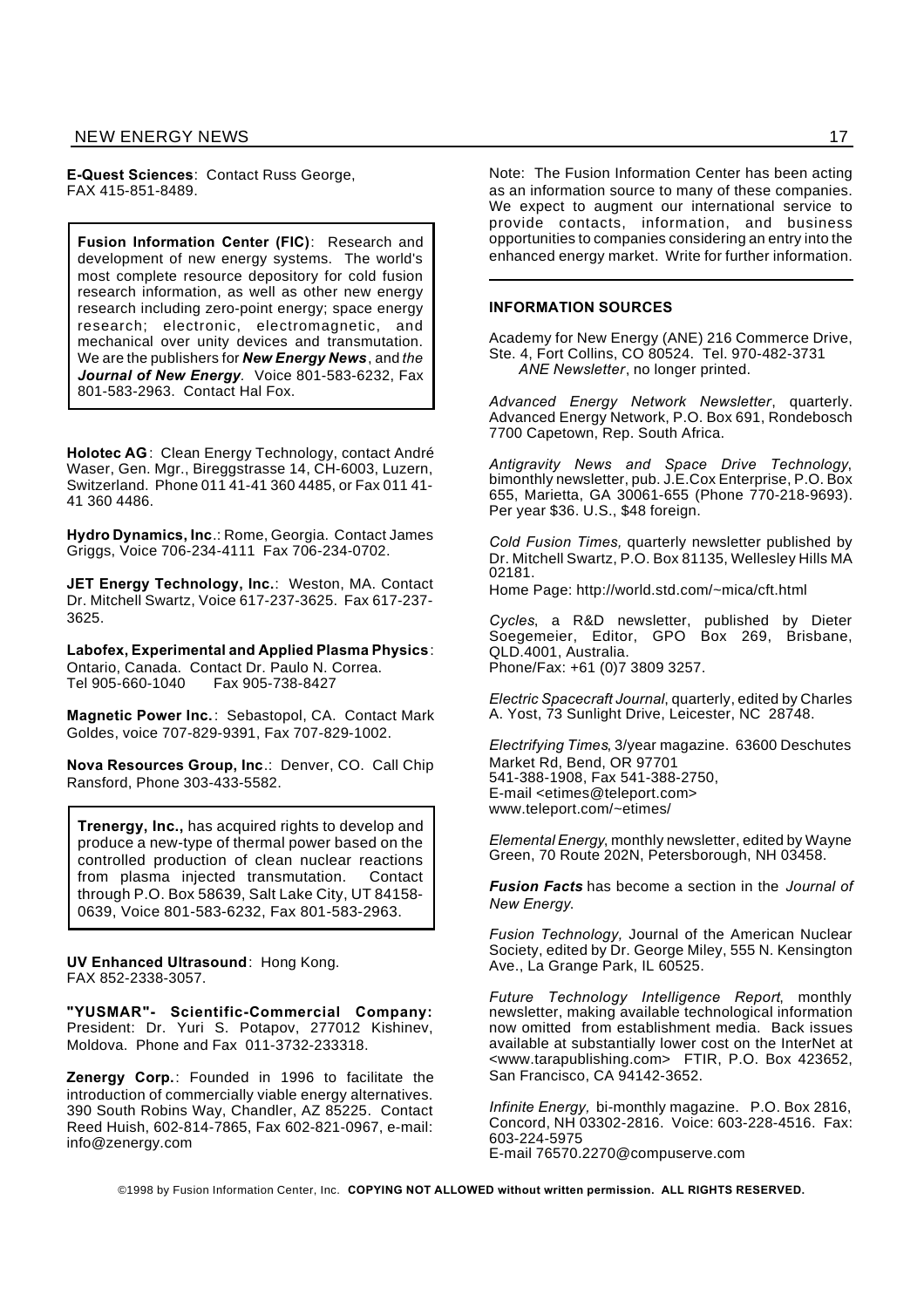**Institute for New Energy (INE),** organization to promote and help find funding for new energy research. Visit our **Home Page**: www.padrak.com/ine/ which contains many important scientific papers and current reports on all areas of research. E-mail: halfox@slkc.uswest.net or ine@padrak.com Salt Lake City, Utah. Voice 801-583-6232, Fax 801-583-2963. *New Energy News* monthly newsletter for INE, highlighting the research and development in the worldwide new energy arena. Edited by Hal Fox.

*Journal of New Energy***,** quarterly, presenting papers representing the new areas of energy research, leading-edge ideas in the development of new energy technology, and the theories behind them. Published by the Fusion Information Center, Inc. Editor: Hal Fox. Address & phone above.

KeelyNet BBS - Jerry Decker, 214-324-3501 Internet: www.keelynet.com E-mail: jdecker@keelynet.com

*Planetary Association for Clean Energy Newsletter*, quarterly, edited by Dr. Andrew Michrowski. 100 Bronson Ave, # 1001, Ottawa, Ontario K1R 6G8, Canada.

Web page: http://energie.keng.de/~pace

*Space Energy Journal*, quarterly, edited by Jim Kettner & Don Kelly, P.O. Box 1136, Clearwater, FL 34617- 1136.

The above list of commercial and information sources will be growing. New listings will be added as information is received. Send information to *NEN*, P.O. Box 58639, Salt Lake City, UT, 84158.

### VIDEO

## **Free Energy: The Race to Zero Point**

From Nikola Tesla to New Hydrogen Energy; Plasma Discharge to T.Townsend Brown; Magnetic Motors to Anti-Gravity... the Era of Unlimited Energy has begun!

A comprehensive 110-minute broadcast-quality documentary featuring the most promising devices, processes and theories from brilliant visionary scientists and the most persistent independent inventors on the planet!

Get late information on the history and latest revolutionary developments from the following: Tom Bearden, Dennis Lee, Dave Porter, Dr. Dennis Cravens, Eugene Mallove, Troy Reed, Hal Fox, Jeane Manning, Roy Thornson, John Hutchison, Joseph Newman, Paramahamsa Tewari, Dr. Shiuji Inomata, Moray King , Dr. Brian O'Leary, Tom Valone, Paul Pantone. Hosted by: Bill Jenkins Written & Directed by: Christopher Toussaint Produced by: Harry DeLigter Distributed by: Lightworks Audio & Video Music by: Steve Gaines, Richard Burmer, Mark Swane. State VHS or PAL format.

VHS HiFi \$34.95 + \$3.05 S&H = \$38.00. Free shipping & handling for INE members. Order from: FIC, P.O. Box 58639, Salt Lake City, Utah 84158.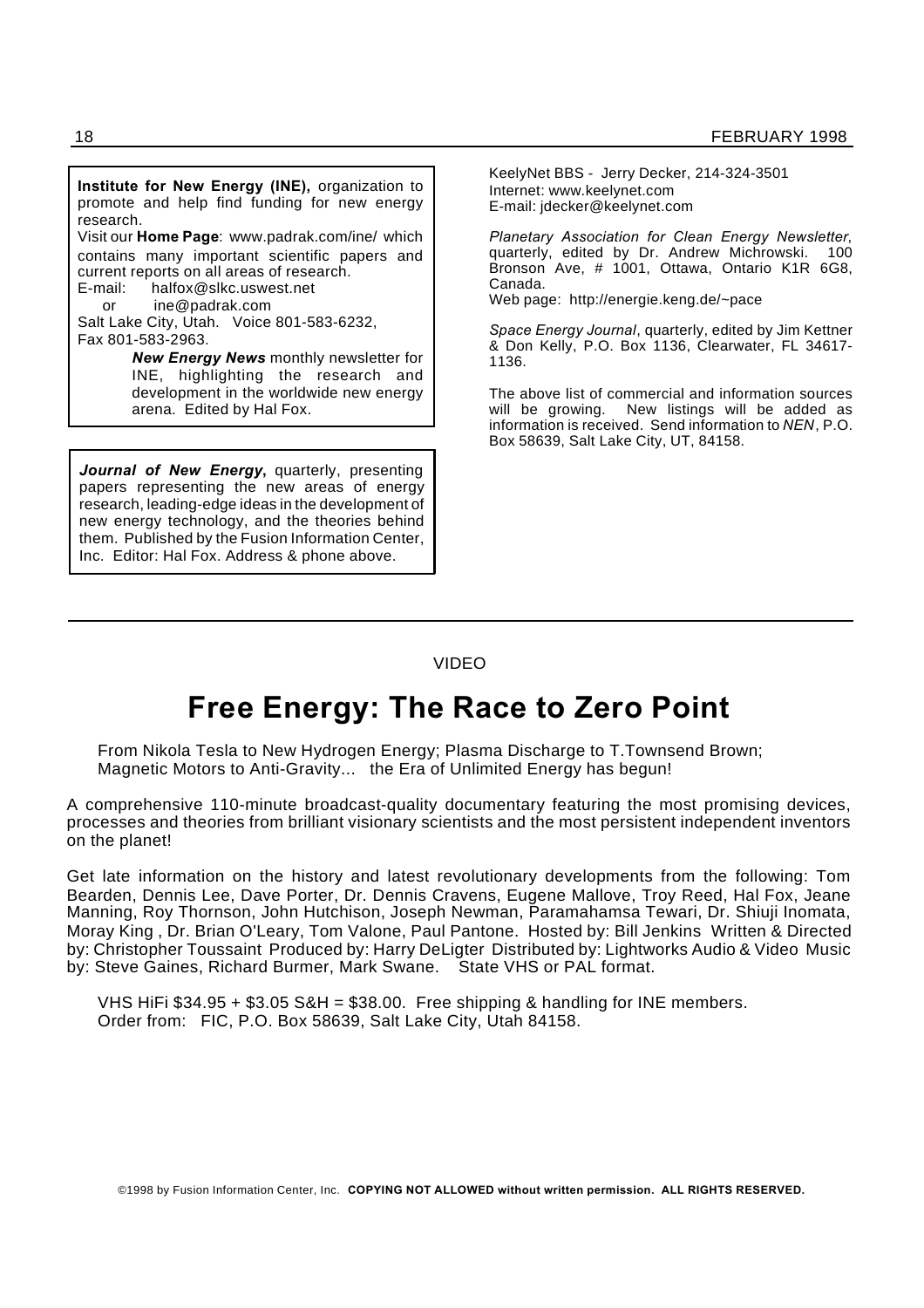Advertisement Advertisement

### **EASY MONEY**

I am offering a reward of \$1000.00 (US) to the first person, who can provide their original equation(s) and mathematical proof, for **each** of the items 1 to 5. 6 and 7 are in verbiage format. 6. From a legitimate morphological format acceptable. 7. from any proof out of Einstein's papers or bonifides. No other verbiage, absurdities or speculations permitted.

1. Push Gravity (more than two masses involved) and Push (force comes from way out in space) Inertia, i.e., shielding effect causality.

A. I have the proofs which says they cannot exist. Explain tides, that the force effect varies as the inverse square root, etc.  $[g_n]$ , varies from the center of the Earth to the center of the body near the surface and tides upset same (experimental proof), yet shielding effect remains constant.]

2. Whole numbers in Base 10 (duodecimal or what is now commonly used), answers to Fermat's Last Theorem.

3. Zero-point Energy in the cgs system.

A. ZPE can only be shown in the mks system as it requires "permeability and permittivity of vacuum"' to be used, which are **just a number, a constant of proportionality**, due to the system change, i.e., cgs to mks. They can be eliminated and mks changed back to a singular system besides.

4. Gravity waves in cgs or mks system.

A. G can be likewise be eliminated, as it too is a constant of proportionality, in either system. No G, no gravity waves. The mass(es) in Newton's Equation, and all current "m" in equations, is/are **energy** mass, not gravitational, or "inertia" mass, which can be energy mass or weight. Furthermore, using the **second** possible system, **the gravity mass (effect) system**, likewise eliminates the usage of G, as it is not required in same.

B. The actual gravity pull effect equation is  $M = r^2k$ . k is one numerical value. In the energy mass system it includes G, and in the gravity mass system, excludes G.

5. That what are called "Maxwell's Equations for light" are his original ones.

A. Maxwell failed. The current equations are Oliver Heaviside's and those have been updated besides. Neither one proved that the ratio of the e.m.u. to the e.s.u. was the speed of light, rather **than just a number.**. It is inverted besides. t/l not l/t. In Minkowski "space-time" it is just a number, a ratio.

6. More than three forces, Gravity, Electric and Magnetic.

A. From the morphological process, no others can exist.

B. Proof that the "strong" nuclear force is actually the force of gravity.

7. That A. Einstein ever spoke or wrote that, "Mass increases with speed/velocity."

A. He said, wrote or implied it is/was, "The apparent measured mass increases with velocity." Velocity is a **vector**, speed is scalar and not relative. Go read Webster's.

Send a **separate** self addressed and stamped envelope for **each** challenge or my proof of the ones if you wish to see same first. If you wish to challenge same, the applicable rules and my proof (7. excluded) will be sent automatically.

Bert Schreiber 4519 Holly St. Bellaire, TX 77401-5802 (713)661-4608